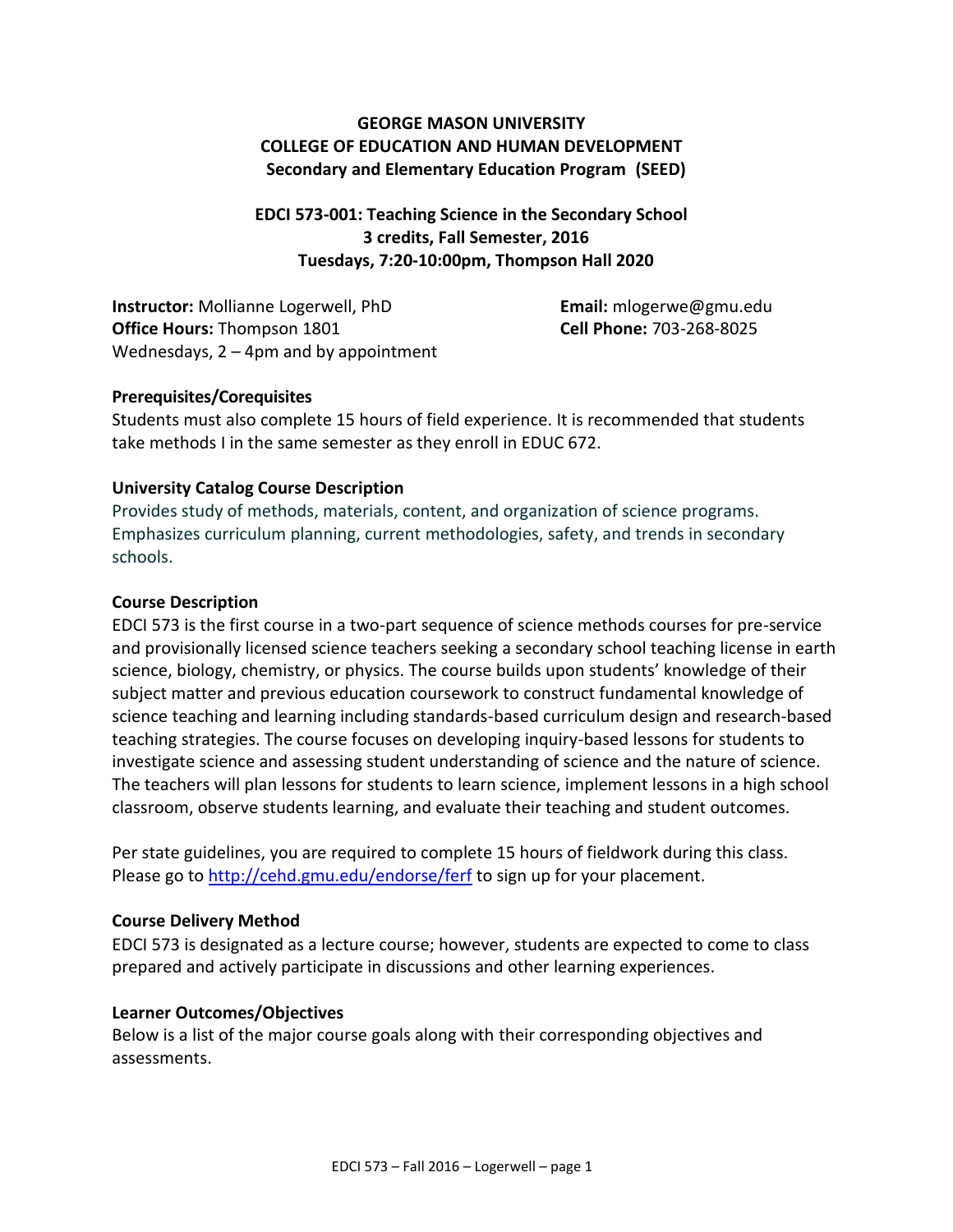Goal 1: Build a learning theory and see the value in using it for developing and implementing lessons.

| <b>Objective</b>                                                          | <b>Assignment</b>   |
|---------------------------------------------------------------------------|---------------------|
| Students will be able to explain why a student-centered approach to       | Research review     |
| learning is effective                                                     |                     |
| Students will be able to describe their theory of learning, supporting it | Teaching philosophy |
| with evidence from literature                                             |                     |
| Students will be able to design lessons that clearly reflect their        | Lesson plans        |
| learning theory                                                           |                     |

#### Goal 2: Do science to understand how science is done.

| <b>Objective</b>                                                       | <b>Assignment</b> |
|------------------------------------------------------------------------|-------------------|
| Students will be able to design lessons in which students are actively | Lesson plans      |
| engaged in hands-on science activities                                 |                   |
| Students will be able to explain the epistemic features and unique     | Nature of science |
| characteristics of science (NOS)                                       | assignment        |

Goal 3: Recognize that inquiry learning using scientific practices has inherent risks that should be identified and addressed such that students learn to do science in an ethical and safe manner.

| <b>Objective</b>                                                        | <b>Assignment</b> |
|-------------------------------------------------------------------------|-------------------|
| Students will be able to describe the major safety and ethical concerns | Safety assignment |
| associated with conducting science in the classroom                     |                   |
| Students will be able to describe means to reduce the potential safety  | Safety assignment |
| risks involved in conducting scientific investigations in the classroom |                   |
| while not compromising the benefit to students of conducting inquires   |                   |
| Students will be able to design lessons that clearly indicate safety    | Lesson plans      |
| concerns, ways to reduce them, and what to do when accidents            |                   |
| happen                                                                  |                   |

Goal 4: Develop an understanding of how inquiry can develop both scientific thinking and content knowledge.

| <b>Objective</b>                                               | Assignment   |
|----------------------------------------------------------------|--------------|
| Students will be able to develop inquiry-based lessons that    | Lesson plans |
| incorporate scientific practices and advance students' content |              |
| knowledge                                                      |              |

Goal 5: Understand how to develop effective lessons and units with backwards design.

| <b>Objective</b>                                                 | Assignment   |
|------------------------------------------------------------------|--------------|
| Students will be able to use the basic organization of backwards | Lesson plans |
| design to develop a lesson plan                                  |              |
| Students will be able to write measureable objectives            | Lesson plans |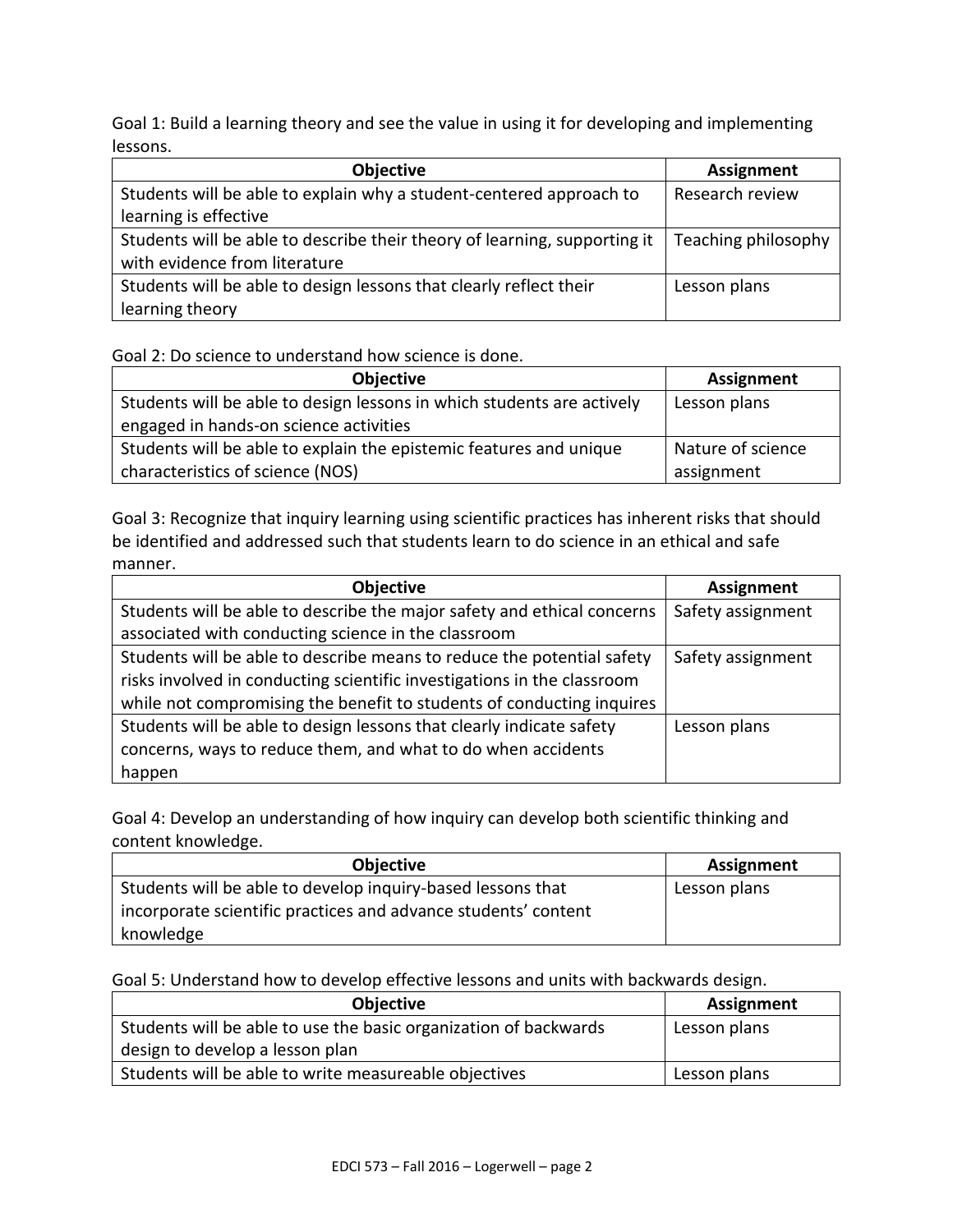| Students will be able to design teaching activities that support student<br>achievement of measureable objectives | Lesson plans,<br>microteaching<br>reflection |
|-------------------------------------------------------------------------------------------------------------------|----------------------------------------------|
| Students will be able to design assessments that evaluate student<br>achievement of measureable objectives        | Lesson plans,<br>microteaching<br>reflection |

Goal 6: Develop skills as reflective practitioners.

| <b>Objective</b>                                                    | <b>Assignment</b> |
|---------------------------------------------------------------------|-------------------|
| Students will be able to effectively examine classrooms using their | Field experience  |
| learning theory as a lens and student behavior, engagement, and     | paper             |
| learning (when possible) as evidence                                |                   |
| Students will be able to examine and use assessment data to reflect | Microteaching     |
| upon and improve their lessons                                      | reflection        |

## **Professional Standards**

The course focuses on the teaching of science as called for by the state and national science standards and as outlined by the National Council for Accreditation of Teacher Education (NCATE), the National Science Teachers Association (NSTA), and the Interstate New Teacher Assessment and Support Consortium (INTASC). EDCI 573 builds a repertoire of science teaching and assessment strategies to facilitate student learning.

The pre-service and provisionally licensed teacher will:

- Build a repertoire of science teaching and assessment strategies by reading, writing, observing, participating in, and reflecting on the teaching and learning of science; RESEARCH-BASED PRACTICE; SPA STANDARDS 1, 3, 5, 6, 8, 10
- Develop strategies to help students become scientifically literate, think critically and creatively, understand the nature of science, and see the importance of science as a way of knowing; ETHICAL LEADERSHIP; INNOVATION; SPA STANDARDS 2, 3, 4
- Plan standards-based (local, state, and national) units of science study including daily lesson plans for students that reflect research in effective science teaching and learning; RESEARCH-BASED PRACTICE; SPA STANDARD 5, 6, 8, 10
- Construct science lessons that include alignment of objectives, activities, and assessments that address the needs of a variety of student populations including English language learner, special needs students, and gifted and talented students; ETHICAL LEADERSHIP; SPA STANDARDS 8, 10
- Learn about science laboratory safety and plan teaching activities that highlight safety; ETHICAL LEADERSHIP; SPA STANDARD 9
- Work collaboratively with peers to teach and discuss science and science teaching. COLLABORATION; SPA STANDARD 10
- Incorporate environmental sustainability into teaching paradigms and into daily life. SOCIAL JUSTICE; SPA STANDARD 4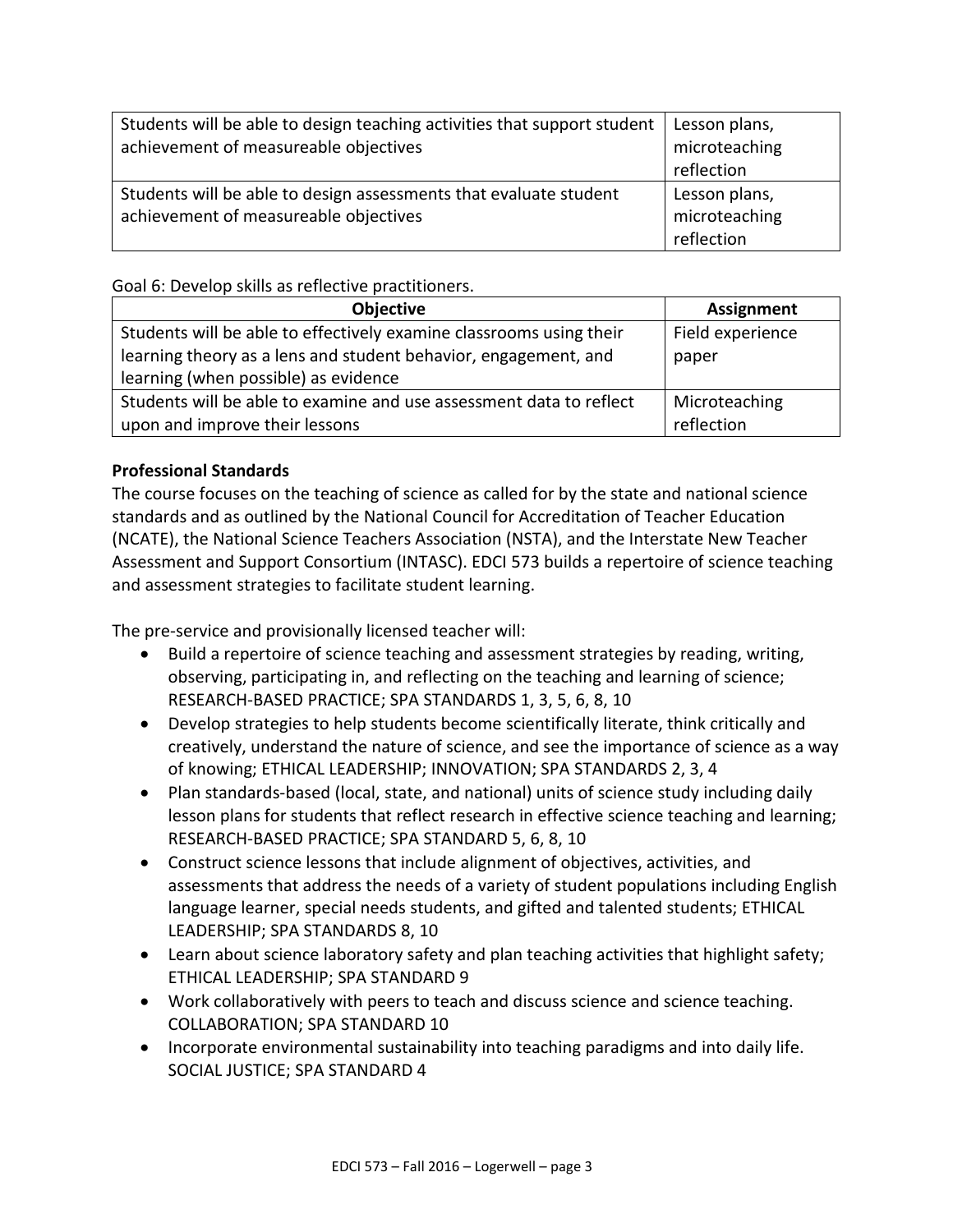## **Required Text and Online Course Materials**

Llewellyn, D. J. (2013). *Teaching high school science through inquiry and argumentation*, *2 nd edition*. Thousand Oaks, CA: Corwin Press. ISBN: 978-1-4522-4445-7

The online site for this course can be found at [http://mymasonportal.gmu.edu.](http://mymasonportal.gmu.edu/) Students are expected to routinely check the online course portal for supplemental information, readings, etc.

#### **Recommended Online Readings**

- Achieve, (2013). Next Generation Science Standards (2013). Achieve, Inc. <http://www.nextgenscience.org/next-generation-science-standards>
- Commonwealth of Virginia (2010). *Standards of Learning for Virginia Public Schools.*  Richmond, Virginia.<http://www.doe.virginia.gov/testing/index.shtml>
- Commonwealth of Virginia (2003). *Science Standards of Curriculum Framework Guides.*  <http://www.pen.k12.va.us/VDOE/Instruction/sol.html#science>
- National Research Council (1996). *National science education standards*. Washington, DC: National Academy Press. [http://www.nap.edu/openbook.php?record\\_id=4962](http://www.nap.edu/openbook.php?record_id=4962)
- American Association for the Advancement of Science (1993). *Benchmarks for Science Literacy*.<http://www.project2061.org/tools/benchol/bolframe.htm>
- McComas, W. F. (1998). *The principle elements of the nature of science: Dispelling the myths.* <http://coehp.uark.edu/pase/TheMythsOfScience.pdf>
- Peters, E. E. (2006). *Why is teaching the nature of science so important?*  <http://www.vast.org/content/File/v1n1/linkedwhole.pdf>
- American Chemical Society (2007). *Educators & Students page.*  <http://www.chemistry.org/portal/a/c/s/1/educatorsandstudents.html>
- American Chemical Society (2003). *Safety in Academic Chemistry Laboratories Accident Prevention for Faculty and Administrators*. (800 227-5558) Free single copies or online: [http://membership.acs.org/c/ccs/pubs/sacl\\_faculty.pdf](http://membership.acs.org/c/ccs/pubs/sacl_faculty.pdf)
- U.S. Government Printing Office (2007). *Code of Federal Regulations.*  <http://www.gpoaccess.gov/cfr/index.html>
- U.S. Department of Labor (2007). *Occupational Health and Safety Administration.*  <http://www.osha.gov/>
- American National Standards Institute (2007). *American National Standards Institute Homepage.* <http://www.ansi.org/>
- Maryland Public Schools (2007). *Legal Aspects of Laboratory Safety.*  <http://mdk12.org/instruction/curriculum/science/safety/legal.html>

## **Other Recommended Readings**

- Barnekow, D. J. (1998). *Graphic organizers for science.* Portland, ME: J. Weston Walsh.
- Bybee, R. W., Powell, J. C., & Trowbridge, L. W. (2008). *Teaching secondary school science: Strategies for developing scientific literacy.* Upper Saddle River, NJ: Pearson.
- Cothron, J. H., Giese, R. N., Rezba, R. J. (2005). *Students and research*. Dubuque, Iowa: Kendall/Hunt.
- Froschauer, L., & Bigelow, M. L. (2012). *Rise and shine: A practical guide for the*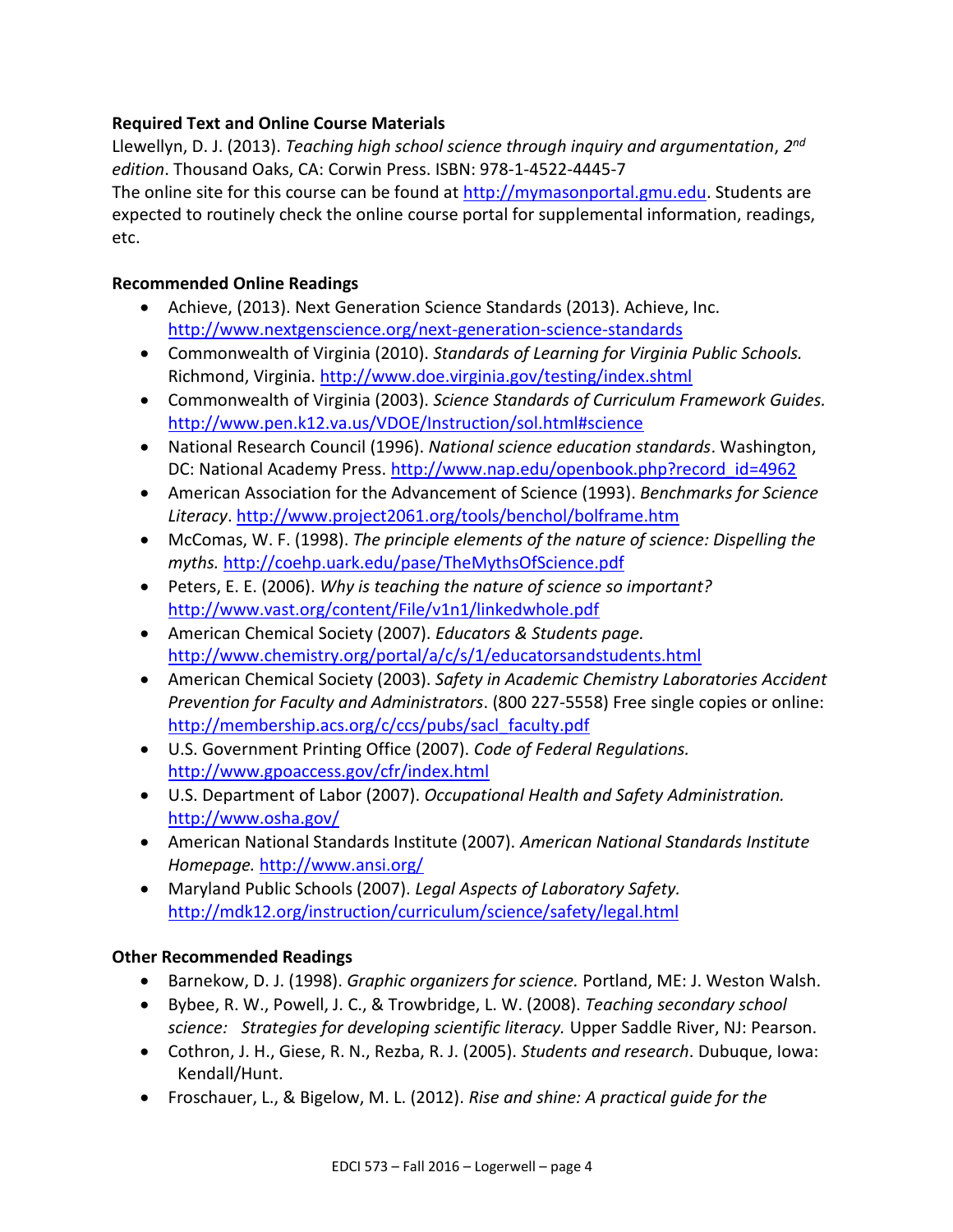*beginning science teacher*. Arlington, VA: NSTA Press.

- Hassard, J. (2005). *The art of teaching science: Inquiry and innovation in middle school and high school.* New York: Oxford University Press.
- Haysom, J., & Bowen, M. (2010). *Predict, observe, explain: Activities enhancing scientific understanding*. Arlington, VA: NSTA Press.
- Herr, N. (2008). *The sourcebook for teaching science: Strategies, activities, and instructional resources*. San Francisco: Jossey-Bass.
- Johnson, D. W. & Johnson R. T. (1999). *Learning together and alone: Cooperative, competitive, and individualistic learning.* Boston: Allyn and Bacon.
- Kagan, S. (1994). *Cooperative learning.* San Clemente, CA: Resources for Teachers, Inc.
- Keely, P. (2008). *Science formative assessment: 75 practical strategies for linking assessment, instruction, and learning.* Arlington, VA: National Science Teacher Association Press.
- Llewellyn, D. (2002). *Inquire within: Implementing inquiry-based science standards.*  Thousand Oaks, CA: Corwin Press.
- National Research Council. (2005). *How students learn: Science in the classroom.*  Washington, DC: The National Academies Press.
- O'Brien, T. (2010). *Brain-powered science: Teaching and learning with discrepant events*. Arlington, VA: NSTA Press.
- Pinto, L. E. (2013). *From discipline to culturally responsive engagement: 45 classroom management strategies*. Thousand Oaks, CA: Corwin Press.
- Ritchhart, R., Church, M. & Morrison, K. (2011). *Making thinking visible: How to promote engagement, understanding, and independence for all learners*. San Francisco: Jossey-Bass.
- Slavin, R. E. (1995). *Cooperative learning.* Boston: Allyn and Bacon.
- Tomlinson, C. A. (1999). *The differentiated classroom: Responding to the needs of all learners.* Alexandria, VA: Association for Supervision and Curriculum Development.
- Wiggins, G. & McTighe, J. (1998). *Understanding by design.* Alexandria, VA: Association for Supervision and Curriculum Development.
- Wong, H. K., & Wong. R. T. (2009). *The first days of school: How to be an effective teacher (4th ed.)*. Mountain View, CA: Wong Publications.

## **Performance-Based Assessments (PBA) and Tk20**

Every student registered for any Secondary Education course with a required TK20 performance-based assessment (designated as such in the syllabus) must submit this/these assessment(s) **(Nature of Science, Safety,** and **Original Lesson Plan** assignments) to Tk20 through *'Assessments'* in Blackboard (regardless of whether a course is an elective, a one-time course or part of an undergraduate minor). Failure to submit the assessment(s) to Tk20 (through Blackboard) will result in the course instructor reporting the course grade as Incomplete (IN). Unless this grade is changed upon completion of the required Tk20 submission, the IN will convert to an F nine weeks into the following semester.

## **Grading**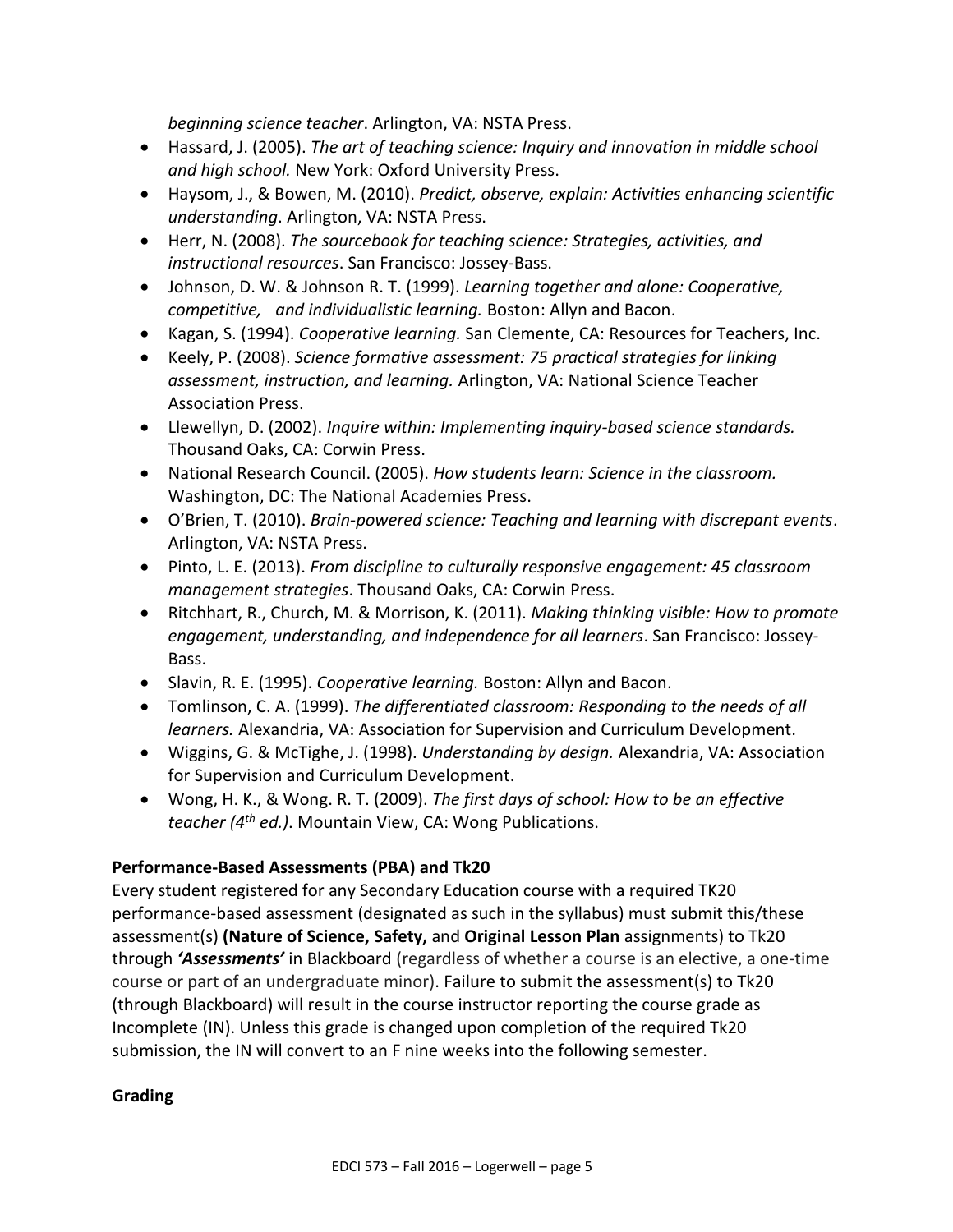High quality work and participation is expected on all assignments and in class. Attendance at all classes for the entire class is a course expectation. For each unexcused absence, the course grade will be reduced by 5% points. All assignments are graded and are due at the beginning of class on the day they are due. Late assignments will automatically receive a ten percent grade reduction (one full letter grade lower).

#### **Grading Scale**

 $A = 93 - 100\%$  $A = 90 - 92%$  $B + = 88 - 89%$  $B = 80 - 87%$  $C = 70 - 79%$  $F =$  Below 70%

#### **Policy on Incompletes**

If circumstances warrant, a written request for an incomplete must be provided to the instructor for approval prior to the course final examination date. Requests are accepted at the instructor's discretion, provided your reasons are justified and that 80% of your work has already been completed. Your written request should be regarded as a contract between you and the instructor and must specify the date for completion of work. This date must be at least two weeks prior to the university deadline for changing incompletes to letter grades.

#### **Assignments**

Science education research shows that frequent assessment of small amounts of material is most effective for learning science. Therefore, in this class formal and informal assessment will be continuously provided on assignments and class activities. Assessment is a two-way communication loop that informs both learning and teaching. All written assignments must be submitted through MyMason or Tk20 as indicated. General formatting includes 1" margins, double-spacing, and Times New Roman (or equivalent) font.

| <b>Assignment</b>                  | <b>Points</b> | <b>Due Date</b>    |
|------------------------------------|---------------|--------------------|
| Nature of Science Assignment (PBA) | 10            | September 13       |
| Research Review                    | 10            | September 20       |
| Lesson Critique                    | 10            | October 4          |
| Lesson Revision                    | 10            | October 18         |
| Safety Assignment (PBA)            | 10            | October 25         |
| <b>Teaching Philosophy</b>         | 15            | November 1         |
| Original Lesson                    | 20            | December 13        |
| Microteaching and Reflection       | 25            | December 13        |
| Field Experience Paper             | 25            | December 13        |
| Professionalism                    | 15            | <b>All Classes</b> |
| TOTAL                              | 150           |                    |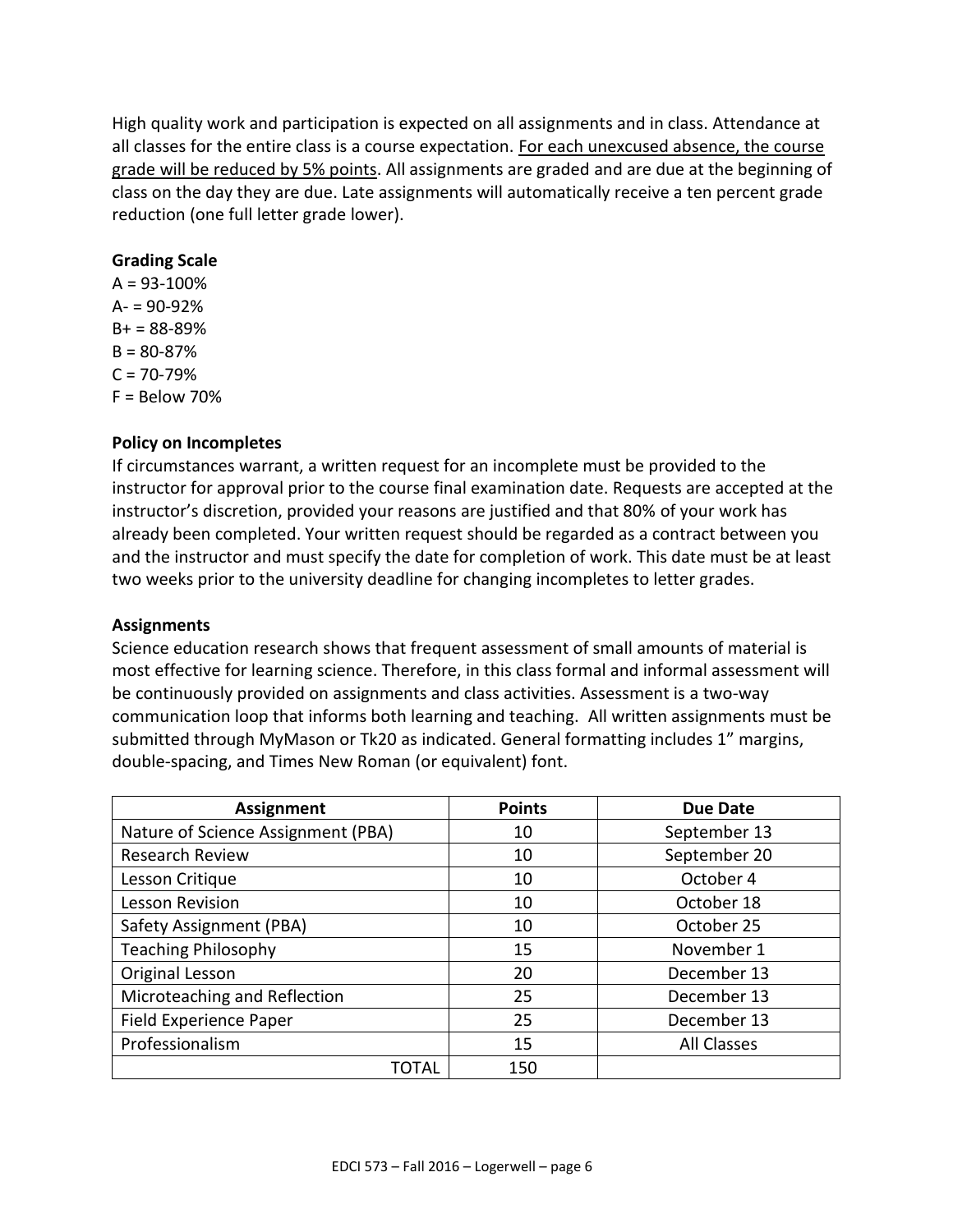## Nature of Science Assignment (PBA):

During the early part of the semester, you will be involved in doing scientific investigations. For this assignment, you will provide a written reflection (1) highlighting how your experiences have assisted you in addressing the core science ideas listed below, (2) describing how you used the science practices listed below, and (3) explaining how you might apply scientific inquiry in your classroom in order to teach a science concept. This assignment must be submitted via Tk20. The rubric can be found at the end of the syllabus.

#### *Nature of Science Ideas*

- 1. Science cannot answer all questions.
- 2. Science employs multiple methods and types of reasoning that share many common factors, habits of mind, and norms.
- 3. Science produces, demands, and relies on empirical evidence.
- 4. Scientific knowledge is tentative, durable, and self-correcting.
- 5. Laws and theories are related but distinct kinds of scientific knowledge and play central roles.
- 6. Science is a creative endeavor.
- 7. Social, historical, and cultural factors play a role in the construction of scientific knowledge.
- 8. Science and technology are not the same but impact one another.
- 9. Science has a subjective element.

## *Science Practices*

- 1. Asking questions/defining problems
- 2. Developing and using models
- 3. Planning and carrying out investigations
- 4. Analyzing and interpreting data
- 5. Using mathematics and computational thinking
- 6. Constructing explanations/designing solutions
- 7. Engaging in argument from evidence
- 8. Obtaining, evaluating, & communicating information

## Research Review:

For this assignment, identify three peer-reviewed research articles related to student-centered and inquiry-based science teaching. Relevant articles can be found via Google Scholar [\(http://scholar.google.com\)](http://scholar.google.com/) and/or the Mason library search engine [\(http://library.gmu.edu\)](http://library.gmu.edu/). You will then write a review of the articles, including (1) a description of the research questions, participants, methodology, and measures, (2) a synopsis of the findings, and (3) a discussion of how the findings can/should influence your classroom practice. Be sure to provide APA citations for each article. Submit the assignment via MyMason. The rubric can be found at the end of the syllabus.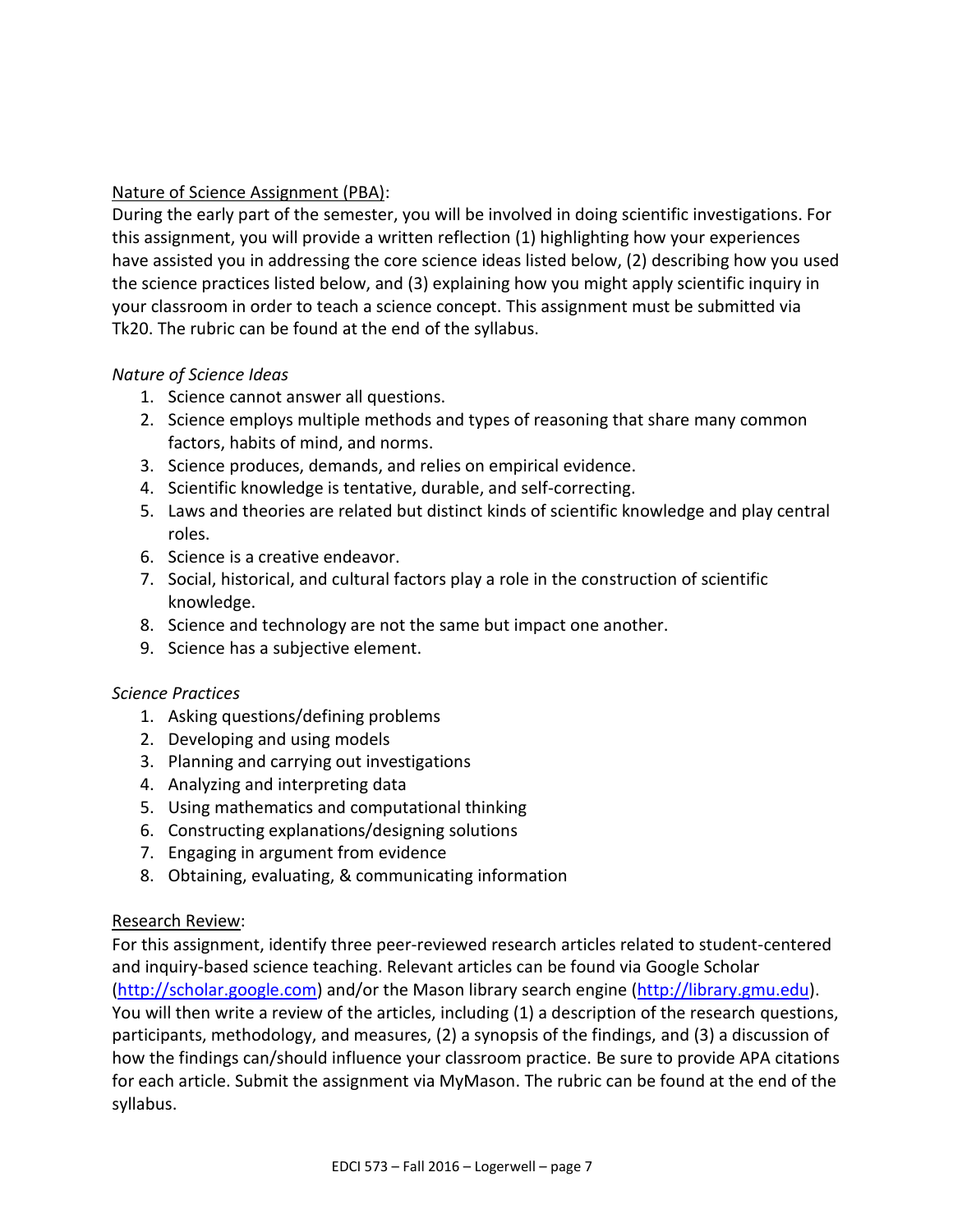#### Lesson Critique:

One way to learn how to write good lesson plans is to critique others' plans for alignment with best practices. For this assignment, you will find a lesson plan from your licensure area and evaluate it on the provided form, which is based on the "Original Lesson" rubric for this course. Submit the original lesson plan and the completed evaluation form via MyMason.

#### Lesson Revision:

"A good teacher is a good thief." Many of your best lessons will come from colleagues, education websites, or other resources. However, it is critical that you customize these activities to your own style, purpose, and students. For this assignment, you will find a lesson plan from your licensure area (it can be the same lesson you critiqued) and improve it to more closely align with best practices. Submit the original and revised lessons via MyMason. The rubric can be found at the end of the syllabus.

#### Safety Assignment (PBA):

A safety plan is necessary for the health and safety of your students and yourself, as well as for legal reasons. For this assignment, you will design a science safety plan, which will include (1) a list of safety rules/procedures relevant to your subject area, (2) a one-page (front and back, if necessary) safety contract that must be signed and dated by parents and students, (3) an analysis of the provided science classroom legal cases, (4) an evaluation of the provided lessons for safety issues, (5) an engaging, safety-related assignment that teaches students the importance of safety, and (6) active maintenance of safety equipment in the classroom. This assignment must be submitted via Tk20. The rubric can be found at the end of the syllabus.

#### Teaching Philosophy:

In approximately 5 pages, describe your beliefs about teaching and learning. The following will help guide you. Be sure to include appropriately cited references. Submit the assignment via MyMason. The rubric can be found at the end of the syllabus.

- 1. What are your goals as a teacher? How will students be different (hopefully, for the better  $\odot$ ) after being in your class?
- 2. What learning theory/theories is/are most closely aligned with your goals? Why?
- 3. What strategies will you use to help you reach your goals? Why?
- 4. How will you measure your effectiveness?
- 5. How will you continue to grow as a teacher?

#### Original Lesson:

It is important that teacher candidates demonstrate their ability to design an effective lesson plan with specific, performance-based learning objectives that meet the learning needs of their students. Lesson planning can be guided by four basic questions: (adapted from Spencer, 2003, p. 251).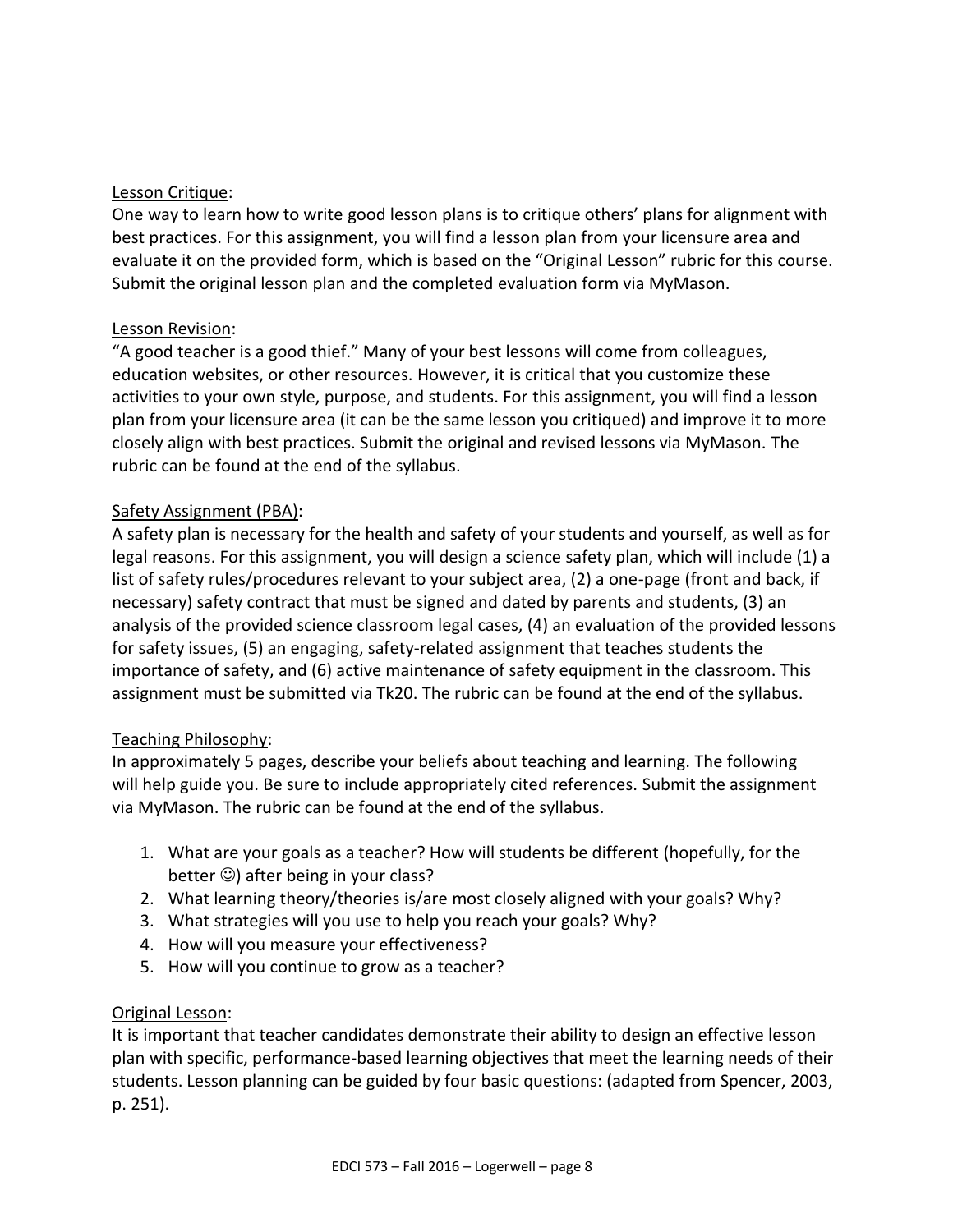- 1. Who am I teaching? The number of learners, their academic level and prior knowledge.
- 2. What am I teaching? The content or subject, the type of learning (knowledge, skills, behaviors).
- 3. How will I teach it? Teaching models, learning strategies, length of time available, materials, technology resources, differentiation/modifications, etc.
- 4. How will I know if the students understand? Informal and formal assessments, formative and summative, higher order questioning techniques, feedback from learners, etc.

You might also want to ask:

- What do students know already?
- Where have students come from and what are they going on to next?
- How can I build in sufficient flexibility cope with emergent needs?

A lesson plan must be developed for each teaching session. During the internship and when teaching new content or grade levels, your lesson plans will be detailed. As you gain pedagogical content knowledge and are proficient, your lesson planning becomes less detailed. Part of the planning process includes considering the following tasks:

- list content and key concepts, (research more if needed)
- define your aims and identify specific learning outcomes or objectives
- create assessments that are aligned to your specific objectives
- think about the structure of the lesson, pacing, and transitions
- identify adaptations/modifications/extensions needed to meet student needs
- determine "best practice" and learning strategies aligned to the learning outcomes
- identify learning resources and support materials

For this assignment, you will write an original lesson that aligns with best practices. The lesson should be designed for 90 minutes of instruction and use the provided lesson plan template.

Submit all files via MyMason. The rubric can be found at the end of the syllabus.

#### Microteaching and Reflection:

Research shows that the most effective teachers inform their practice by analyzing and reflecting on their teaching. Toward the end of the semester, you will teach a 30-minute lesson that you have designed with a partner or partners. After teaching, you will submit a reflection about the experience via MyMason. The rubric can be found at the end of the syllabus.

#### *Prior to the day of the lesson:*

1. Identify any resources you need to teach your lesson and put in a request for what you cannot obtain to determine if it is available. Please do this at least two (2) weeks prior to the day you teach to ensure materials will be available.

*Day of the lesson:*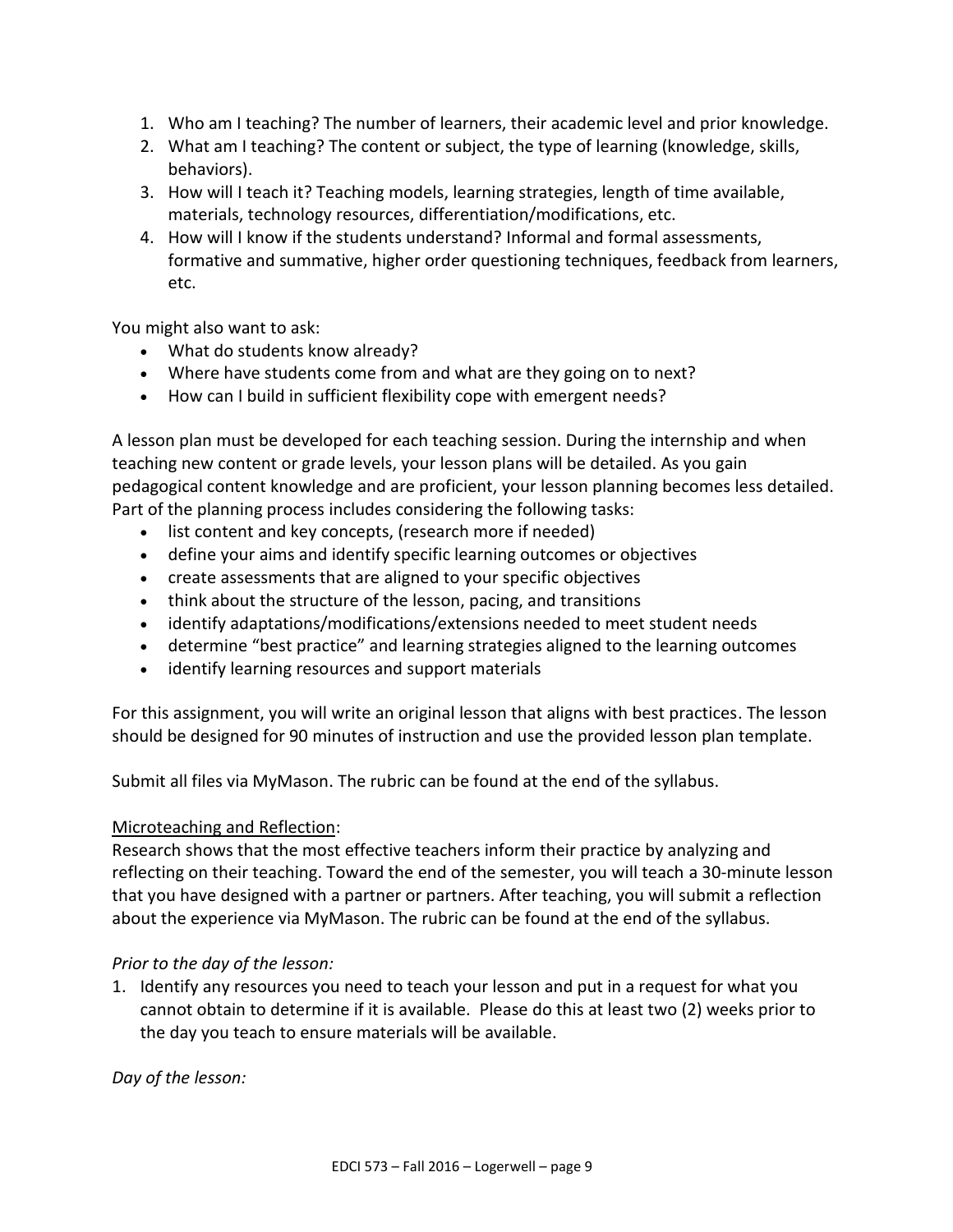- 2. Give a one-minute overview in which you will describe to the class the setting of this lesson (subject, grade, where the lesson fits within the unit).
- 3. For the remainder of the time, you will engage your classmates in an **inquiry lesson** that teaches both specific science concepts and nature of science ideas.
- 4. Be sure to conduct a **formative assessment** so you have data to determine whether or not students achieve the objectives.

## *After the lesson:*

- 5. Examine the formative assessments, summarizing the results and determining from this data whether the objectives were achieved.
- 6. Write a 5-page paper that examines what happened during your lesson, focusing on how the activities might have influenced student learning (positively and negatively). The paper should be organized as follows:
	- a. Page 1: Identify the assessments used during lesson to evaluate the lesson objectives. Describe the results of the assessments of these objectives (e.g., percentage of the students achieved each objective).
	- b. Pages 2-4: Examine the lesson in detail to determine what happened in the classroom that might have influenced the results of the assessments and what could be done to improve student achievement. Where/how could students think more deeply about the objective? Where/how could they be more explicit (either as a class or individually) about what they had learned before the assessment? Further, you should conduct a critical review of the assessment as to whether it is a valid measure of the lesson objectives. Use evidence from assessments to draw your conclusions about your lesson.
	- c. Page 5: Examine the specific actions you undertook as a teacher (mannerisms, answering questions, etc.) and categorize these into those actions that might help with student learning and those that might hinder student learning. In each category, explain how it might influence student learning.

## Field Experience Project:

The purpose of the field experience is to provide you with the opportunity to (1) connect the goals of the course, science education theories, and research findings to classroom/school practice, (2) be exposed to a variety of classroom/school communities, and (3) promote critical, self-reflection about your future teaching practice.

In this course you will spend 15 hours in area classroom(s) with teachers instructing subject(s) and grade level(s) for which you are being licensed. Many of these hours will be spent observing these teachers' instruction, but you will also be expected to engage with students individually, in small groups, and in whole groups, as your mentor teacher determines. As part of this experience, you will be reflecting on how teachers design instruction to meet the needs of students and you will consider suggestions as to how you might do things similarly and/or differently.

You should spend a *minimum* of 5 days observing teachers, with each day being a *maximum* of 3 hours. The purpose of the field experience is to provide you with the opportunity to (1)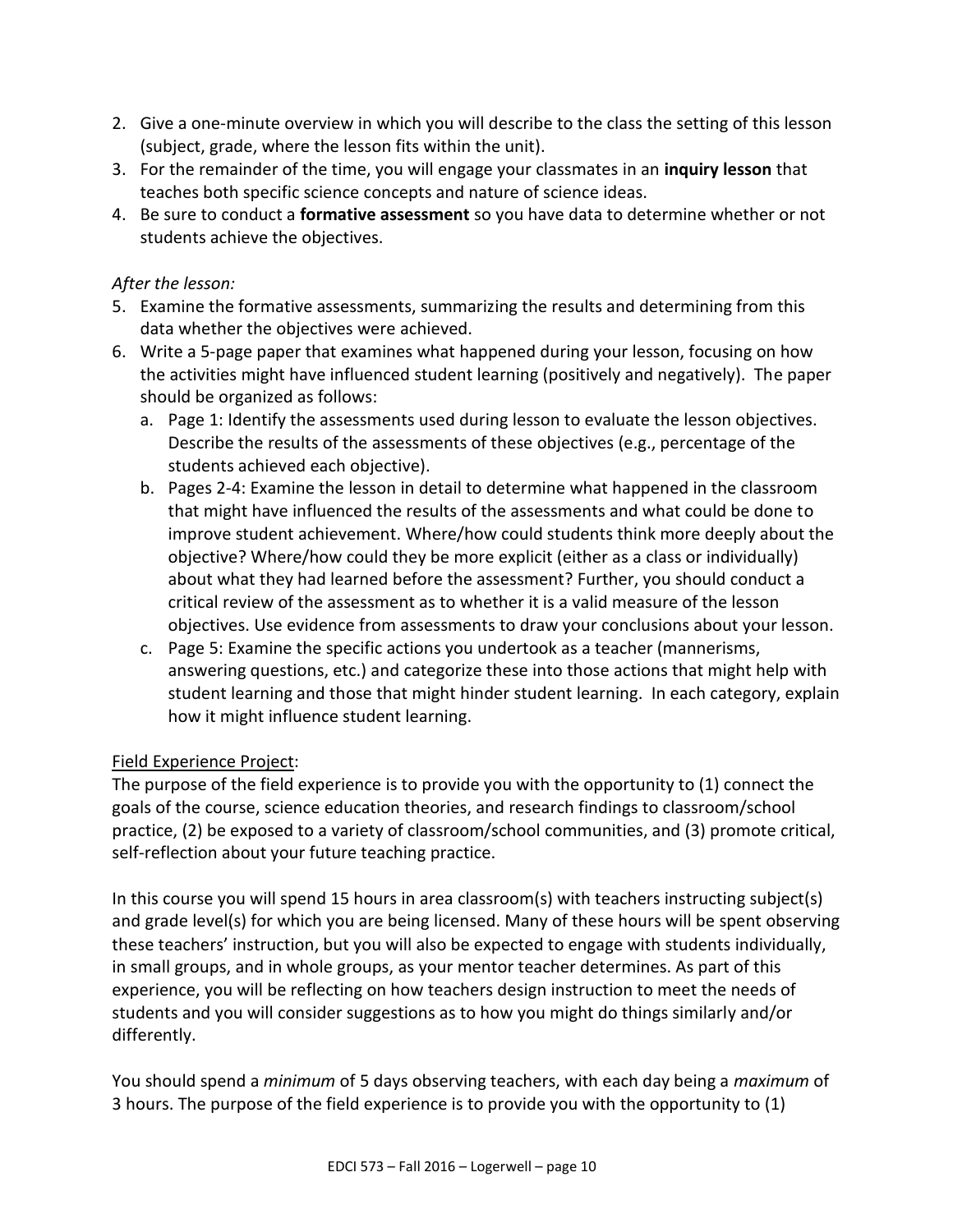connect the goals of your methods I class, education theories relevant to your subject matter, and concepts and research findings related to classroom/school practice, (2) study and begin to develop your pedagogical practices in a variety of classroom/school communities, and (3) promote critical, self-reflection about your current and future teaching practices.

Your Clinical Experience Summary Project should address all of the elements described on the Clinical Experience Observation Protocol and Critical Incidents Reflection Form:

- 1. your class's demographics
- 2. your classroom's layout and the teacher and student movements and interactions it enables or inhibits
- 3. your observations regarding your mentor teacher's and classroom's:
	- a. teaching processes and practices
	- b. student-teacher interactions
	- c. student-student interactions
	- d. teaching and learning with technology
	- e. interactions with students with special needs
	- f. interactions with diverse populations (e.g., ELLs or underrepresented racial/ethnic minority students)
- 4. critical teaching/learning incidents
- 5. burning issues/questions
- 6. "best practice" teaching tips

Consider your Protocol and Reflection Forms as well as any other relevant data you collected and prepare your Clinical Experience Summary and Analysis Project, which should consist of 4-5 page description and analysis of what you have learned. Your project should a cover page, references, and appendices (not included in the 4-5 page total). Be sure to reflect on the intersections and tensions between what you have encountered in our Methods I class, our course readings and activities, your own school experiences in similar classes, and your clinical experience observations. Finally, detail implications of this clinical experience, what you observed, and your analyses for your future teaching practices.

*Note:* Be sure to provide the Methods I Clinical Experience Introductory Letter to your mentor teacher, and discuss the hours expectation, Observation Protocol elements, Reflection Form content, and this Summary and Analysis Project with your mentor teacher early in your clinical experience.

Submit all required forms via MyMason. The rubric can found at the end of the syllabus.

#### Professionalism:

Learning depends on the active engagement of the participant and frequent checking by the instructor as to the progress of the learner. Your classmates depend on your comments to extend their learning. Preparation, attendance, and participation is necessary for each class.

#### **Professional Dispositions**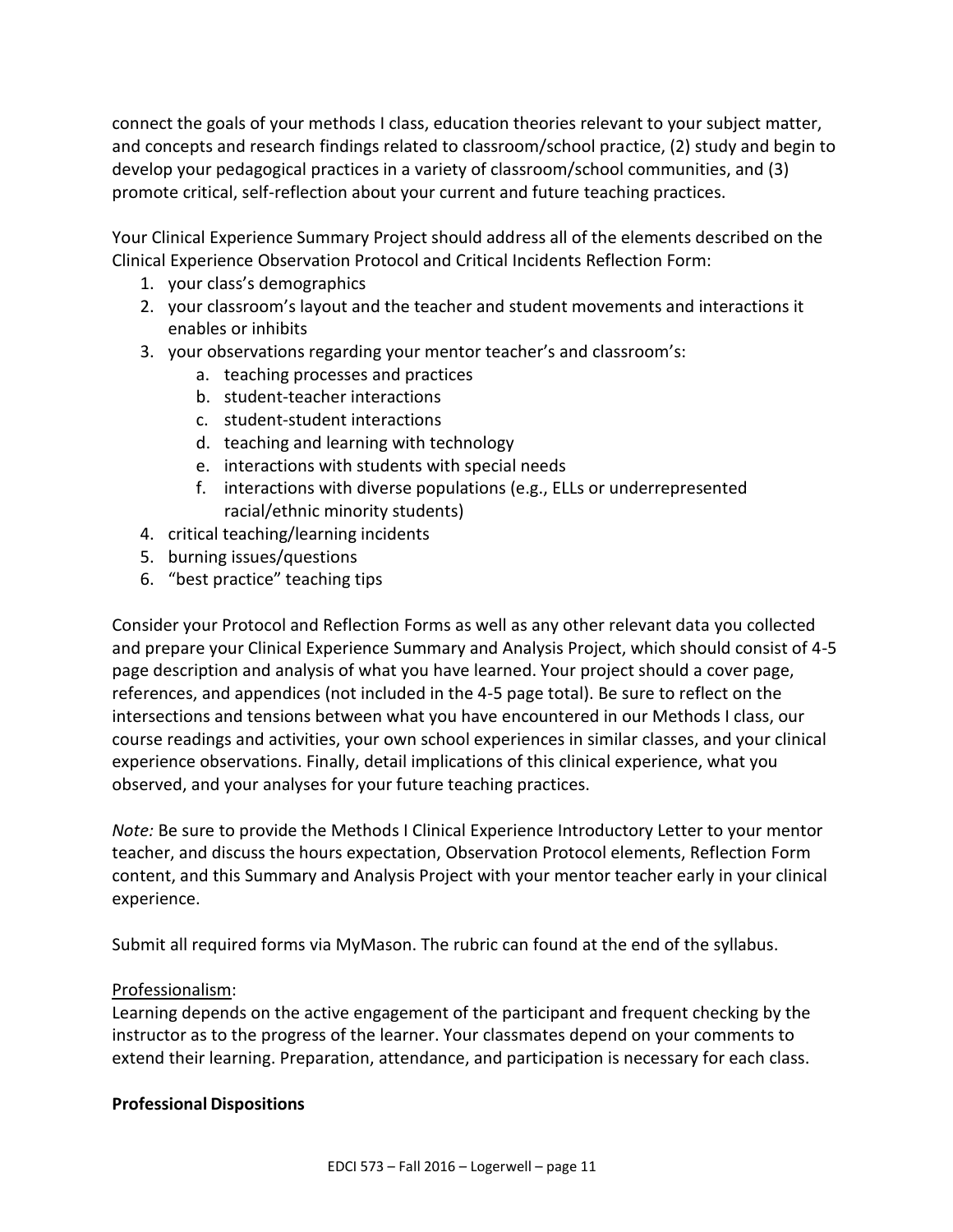Students are expected to exhibit professional behaviors and dispositions at alltimes.

#### **Core Values Commitment**

The College of Education and Human Development is committed to collaboration, ethical leadership, innovation, research-based practice, and social justice. Students are expected to adhere to these principles: [http://cehd.gmu.edu/values/.](http://cehd.gmu.edu/values/)

#### **GMU Policies and Resources for Students**

#### Policies

- Students must adhere to the guidelines of the Mason Honor Code (see [http://oai.gmu.edu/the-mason-honor-code/\)](http://oai.gmu.edu/the-mason-honor-code/).
- Students must follow the university policy for Responsible Use of Computing (see [http://universitypolicy.gmu.edu/policies/responsible-use-of-computing/\)](http://universitypolicy.gmu.edu/policies/responsible-use-of-computing/).
- Students are responsible for the content of university communications sent to their Mason email account and are required to activate their account and check it regularly. All communication from the university, college, school, and program will be sent to students **solely** through their Mason email account.
- Students with disabilities who seek accommodations in a course must be registered with George Mason University Disability Services. Approved accommodations will begin at the time the written letter from Disability Services is received by the instructor (see [http://ods.gmu.edu/\)](http://ods.gmu.edu/).
- Students must follow the university policy stating that all sound emitting devices shall be silenced during class unless otherwise authorized by the instructor.

#### Campus Resources

- Support for submission of assignments to Tk20 should be directed to [tk20help@gmu.edu](mailto:tk20help@gmu.edu) or [https://cehd.gmu.edu/api/tk20.](https://cehd.gmu.edu/api/tk20) Questions or concerns regarding use of Blackboard should be directed to [http://coursessupport.gmu.edu/.](http://coursessupport.gmu.edu/)
- The George Mason University Writing Center staff provides a variety of resources and services (e.g., tutoring, workshops, writing guides, handbooks) intended to support students as they work to construct and share knowledge through writing (see [http://writingcenter.gmu.edu/\)](http://writingcenter.gmu.edu/).
- The George Mason University Counseling and Psychological Services (CAPS) staff consists of professional counseling and clinical psychologists, social workers, and counselors who offer a wide range of services (e.g., individual and group counseling, workshops and outreach programs) to enhance students' personal experience and academic performance (see [http://caps.gmu.edu/\)](http://caps.gmu.edu/).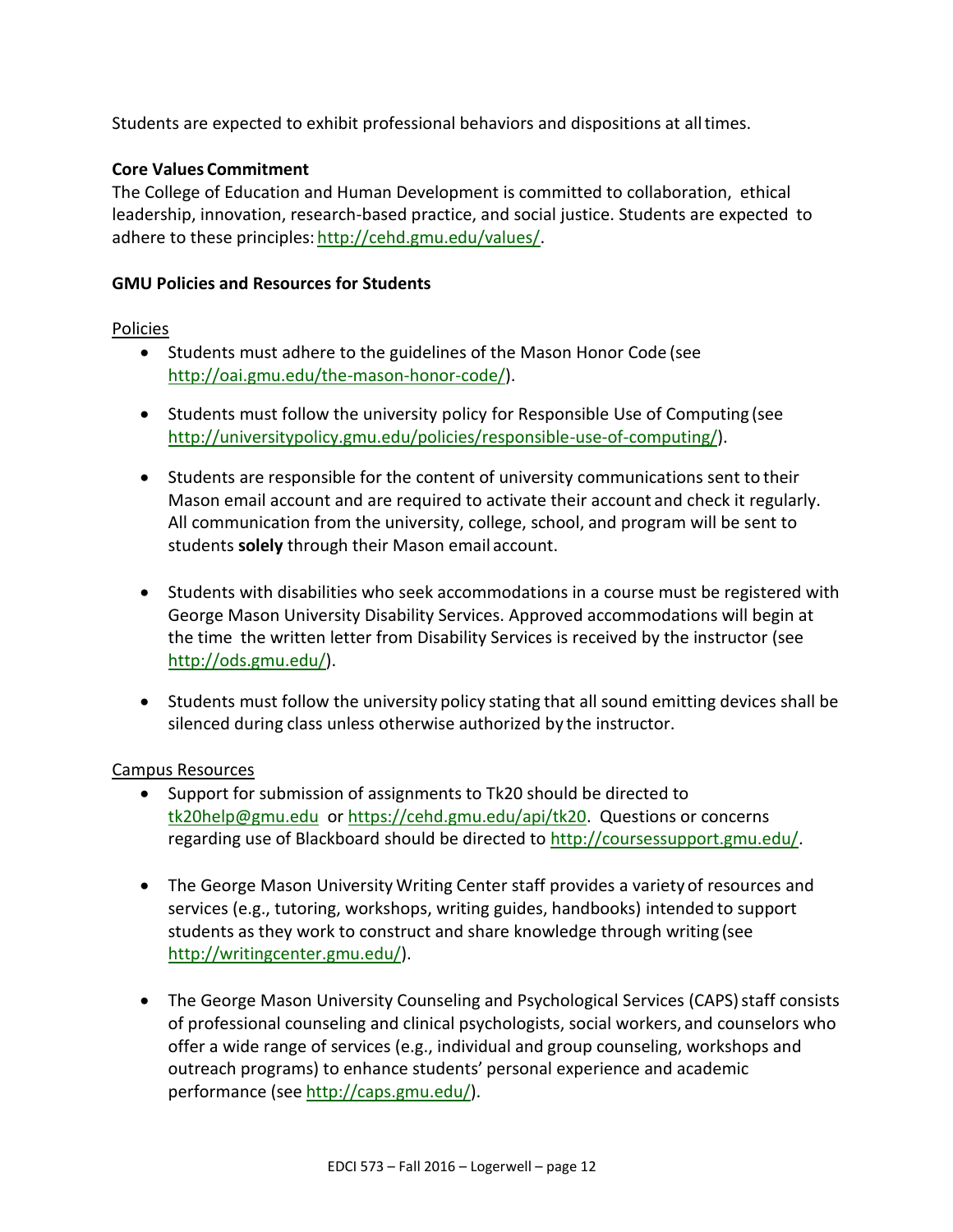The George Mason University Office of Student Support staff helps students negotiate life situations by connecting them with appropriate campus and off-campus resources. Students in need of these services may contact the office by phone (703- 993-5376). Concerned students, faculty and staff may also make a referral to express concern for the safety or well-being of a Mason student or the community by going to [http://studentsupport.gmu.edu/,](http://studentsupport.gmu.edu/) and the OSS staff will follow up with the student.

For additional information on the College of Education and Human Development, please visit our websitehttps://cehd.gmu.edu/.

#### **Course Schedule**

Faculty reserves the right to alter the schedule as necessary, with notification to students.

| Date          | Topic(s)                             | <b>Reading Due</b> | <b>Assignment Due</b>      |  |
|---------------|--------------------------------------|--------------------|----------------------------|--|
| Aug 30        | Intro to Course                      | MyMason site       |                            |  |
| Sep 6         | Nature of Science                    | Article (online)   |                            |  |
| Sep 13        | (Mis)Conceptions                     | Article (online)   | <b>NOS Assignment</b>      |  |
| Sep 20        | <b>Learning Models</b>               | Chapters 3, 5      | <b>Research Review</b>     |  |
| Sep 27        | <b>Backwards Design</b>              | Chapter 9          |                            |  |
| Oct 4         | Inquiry                              | Chapters 1, 6, 7   | Lesson Critique            |  |
| Oct 11        | NO CLASS - COLUMBUS DAY BREAK        |                    |                            |  |
| Oct 18        | Safety                               | Cases (online)     | <b>Lesson Revision</b>     |  |
| Oct 25        | Assessment                           | Chapter 10         | Safety Assignment          |  |
| Nov 1         | Managing the Inquiry Classroom       | Chapters 8, 11     | <b>Teaching Philosophy</b> |  |
| Nov 8         | <b>Planning Time</b>                 |                    |                            |  |
| <b>Nov 15</b> | Peer Review of Lessons               |                    | Original Lesson            |  |
|               |                                      |                    | draft                      |  |
| <b>Nov 22</b> | Microteaching                        |                    |                            |  |
| <b>Nov 29</b> | Microteaching                        |                    |                            |  |
| Dec 6         | Microteaching                        |                    |                            |  |
| Dec 13        | NO CLASS - Remaining Assignments Due |                    |                            |  |

#### **Assignment Rubrics**

Nature of Science Assignment (PBA)

| <b>Standard</b>      | Accomplished        | <b>Target</b>       | Acceptable          | Unsatisfactory         |
|----------------------|---------------------|---------------------|---------------------|------------------------|
| Understand           | Product provided is | Product provided is | Product provided is | Produce submitted      |
| research and can     | an independent      | a classroom         | a classroom         | is not an example      |
| successfully design, | investigation in    | assignment in       | assignment in       | of scientific inquiry. |
| conduct, report,     | which the           | which the           | which the           |                        |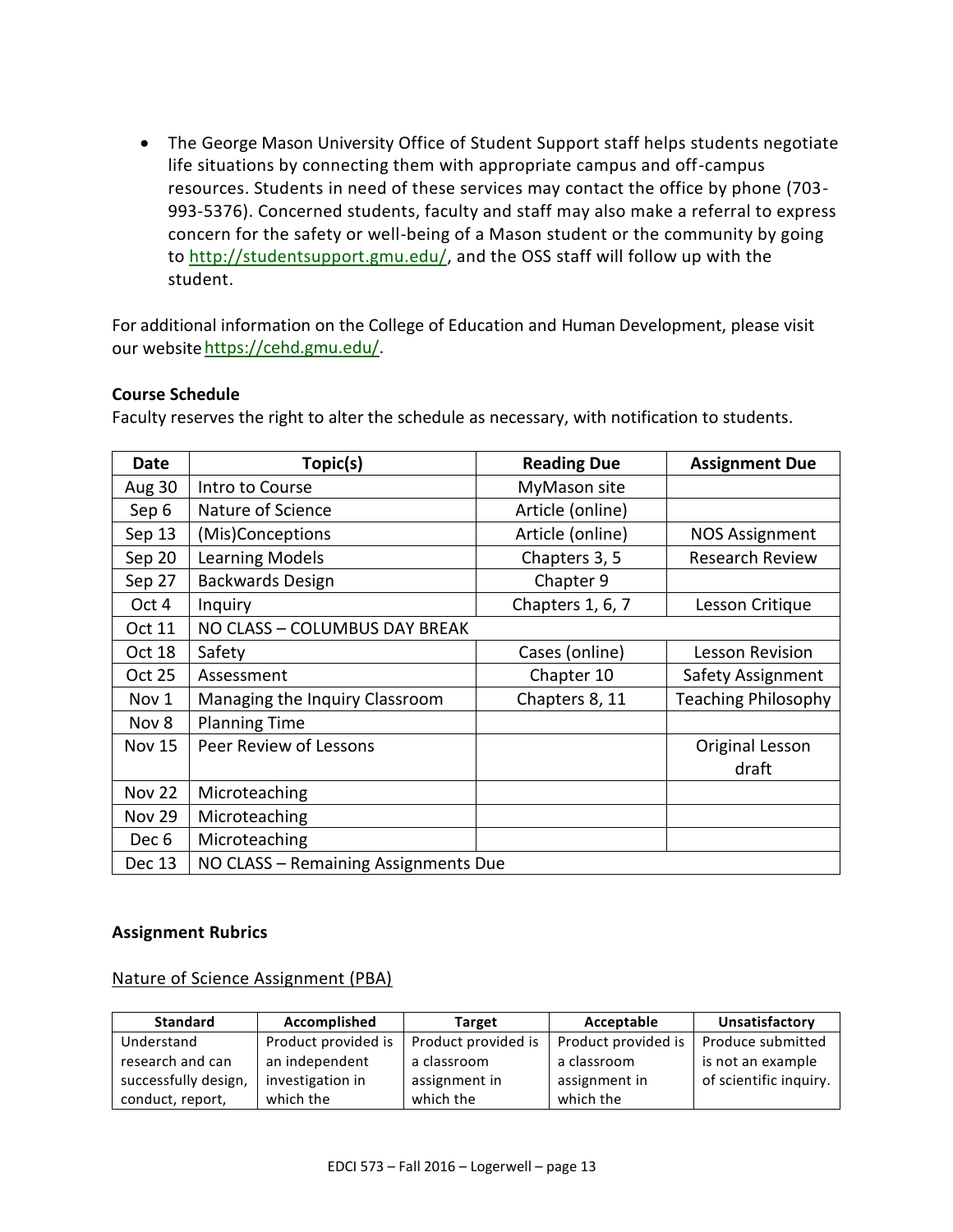| and evaluate<br>candidate<br>candidate is given a<br>candidate was<br>identifies the<br>investigations in<br>question but<br>given the question<br>designed and<br>and methods for<br>science (1d)<br>question, designs<br>and implements<br>implemented the<br>investigating the<br>the methods for<br>methods for<br>question but<br>candidate conducts<br>investigating the<br>investigating the<br>questions, and<br>question as well as<br>the investigation<br>reports the<br>reports on the<br>and reports on the<br>findings.<br>findings.<br>findings.<br>The mathematics<br>Understand and<br>The mathematics<br>The mathematics<br>There are no or<br>can successfully<br>used when<br>used when<br>used when<br>inappropriate<br>use mathematics<br>reporting findings<br>reporting findings<br>reporting findings<br>examples of<br>to process and<br>or solving the<br>or solving the<br>or solving the<br>mathematics used<br>to report findings<br>report data and<br>problem are<br>problem are<br>problem were<br>solve problems in<br>appropriate and<br>appropriate and<br>largely determined<br>or solve problems. |
|-----------------------------------------------------------------------------------------------------------------------------------------------------------------------------------------------------------------------------------------------------------------------------------------------------------------------------------------------------------------------------------------------------------------------------------------------------------------------------------------------------------------------------------------------------------------------------------------------------------------------------------------------------------------------------------------------------------------------------------------------------------------------------------------------------------------------------------------------------------------------------------------------------------------------------------------------------------------------------------------------------------------------------------------------------------------------------------------------------------------------------------------|
|                                                                                                                                                                                                                                                                                                                                                                                                                                                                                                                                                                                                                                                                                                                                                                                                                                                                                                                                                                                                                                                                                                                                         |
|                                                                                                                                                                                                                                                                                                                                                                                                                                                                                                                                                                                                                                                                                                                                                                                                                                                                                                                                                                                                                                                                                                                                         |
|                                                                                                                                                                                                                                                                                                                                                                                                                                                                                                                                                                                                                                                                                                                                                                                                                                                                                                                                                                                                                                                                                                                                         |
|                                                                                                                                                                                                                                                                                                                                                                                                                                                                                                                                                                                                                                                                                                                                                                                                                                                                                                                                                                                                                                                                                                                                         |
|                                                                                                                                                                                                                                                                                                                                                                                                                                                                                                                                                                                                                                                                                                                                                                                                                                                                                                                                                                                                                                                                                                                                         |
|                                                                                                                                                                                                                                                                                                                                                                                                                                                                                                                                                                                                                                                                                                                                                                                                                                                                                                                                                                                                                                                                                                                                         |
|                                                                                                                                                                                                                                                                                                                                                                                                                                                                                                                                                                                                                                                                                                                                                                                                                                                                                                                                                                                                                                                                                                                                         |
|                                                                                                                                                                                                                                                                                                                                                                                                                                                                                                                                                                                                                                                                                                                                                                                                                                                                                                                                                                                                                                                                                                                                         |
|                                                                                                                                                                                                                                                                                                                                                                                                                                                                                                                                                                                                                                                                                                                                                                                                                                                                                                                                                                                                                                                                                                                                         |
|                                                                                                                                                                                                                                                                                                                                                                                                                                                                                                                                                                                                                                                                                                                                                                                                                                                                                                                                                                                                                                                                                                                                         |
|                                                                                                                                                                                                                                                                                                                                                                                                                                                                                                                                                                                                                                                                                                                                                                                                                                                                                                                                                                                                                                                                                                                                         |
|                                                                                                                                                                                                                                                                                                                                                                                                                                                                                                                                                                                                                                                                                                                                                                                                                                                                                                                                                                                                                                                                                                                                         |
|                                                                                                                                                                                                                                                                                                                                                                                                                                                                                                                                                                                                                                                                                                                                                                                                                                                                                                                                                                                                                                                                                                                                         |
|                                                                                                                                                                                                                                                                                                                                                                                                                                                                                                                                                                                                                                                                                                                                                                                                                                                                                                                                                                                                                                                                                                                                         |
|                                                                                                                                                                                                                                                                                                                                                                                                                                                                                                                                                                                                                                                                                                                                                                                                                                                                                                                                                                                                                                                                                                                                         |
| their field(s) of<br>independently<br>largely determined<br>by the instructor.                                                                                                                                                                                                                                                                                                                                                                                                                                                                                                                                                                                                                                                                                                                                                                                                                                                                                                                                                                                                                                                          |
| licensure (1e)<br>determined by the<br>by the candidate.                                                                                                                                                                                                                                                                                                                                                                                                                                                                                                                                                                                                                                                                                                                                                                                                                                                                                                                                                                                                                                                                                |
| candidate.                                                                                                                                                                                                                                                                                                                                                                                                                                                                                                                                                                                                                                                                                                                                                                                                                                                                                                                                                                                                                                                                                                                              |
| Understand the<br>Candidate fully<br>Candidate fully<br>Candidate explains<br>Candidate cannot                                                                                                                                                                                                                                                                                                                                                                                                                                                                                                                                                                                                                                                                                                                                                                                                                                                                                                                                                                                                                                          |
| explains all of the<br>explains all of the<br>the following<br>explain the<br>philosophical                                                                                                                                                                                                                                                                                                                                                                                                                                                                                                                                                                                                                                                                                                                                                                                                                                                                                                                                                                                                                                             |
| following aspects<br>following aspects<br>aspects of the<br>following aspects<br>tenets,                                                                                                                                                                                                                                                                                                                                                                                                                                                                                                                                                                                                                                                                                                                                                                                                                                                                                                                                                                                                                                                |
| of the nature of<br>of NOS BUT DOES<br>nature of science<br>of the nature of<br>assumptions, goals,                                                                                                                                                                                                                                                                                                                                                                                                                                                                                                                                                                                                                                                                                                                                                                                                                                                                                                                                                                                                                                     |
| and values that<br>science AND<br>NOT connect them<br>in a partial or<br>science:                                                                                                                                                                                                                                                                                                                                                                                                                                                                                                                                                                                                                                                                                                                                                                                                                                                                                                                                                                                                                                                       |
| distinguish science<br>connects them to<br>to the<br>superficial way:<br>1. science cannot                                                                                                                                                                                                                                                                                                                                                                                                                                                                                                                                                                                                                                                                                                                                                                                                                                                                                                                                                                                                                                              |
| from technology<br>the investigations:<br>investigations:<br>1. science cannot<br>answer all                                                                                                                                                                                                                                                                                                                                                                                                                                                                                                                                                                                                                                                                                                                                                                                                                                                                                                                                                                                                                                            |
| and from other<br>1. science cannot<br>1. science cannot<br>answer all<br>questions                                                                                                                                                                                                                                                                                                                                                                                                                                                                                                                                                                                                                                                                                                                                                                                                                                                                                                                                                                                                                                                     |
| ways of knowing<br>answer all<br>answer all<br>2. science                                                                                                                                                                                                                                                                                                                                                                                                                                                                                                                                                                                                                                                                                                                                                                                                                                                                                                                                                                                                                                                                               |
| questions                                                                                                                                                                                                                                                                                                                                                                                                                                                                                                                                                                                                                                                                                                                                                                                                                                                                                                                                                                                                                                                                                                                               |
| the world (2b)<br>questions<br>2. science<br>questions<br>produces,                                                                                                                                                                                                                                                                                                                                                                                                                                                                                                                                                                                                                                                                                                                                                                                                                                                                                                                                                                                                                                                                     |
| demands, and<br>2. science<br>2. science<br>produces,                                                                                                                                                                                                                                                                                                                                                                                                                                                                                                                                                                                                                                                                                                                                                                                                                                                                                                                                                                                                                                                                                   |
| demands, and<br>relies on empirical<br>produces,<br>produces,                                                                                                                                                                                                                                                                                                                                                                                                                                                                                                                                                                                                                                                                                                                                                                                                                                                                                                                                                                                                                                                                           |
| demands, and<br>demands, and<br>relies on empirical<br>evidence                                                                                                                                                                                                                                                                                                                                                                                                                                                                                                                                                                                                                                                                                                                                                                                                                                                                                                                                                                                                                                                                         |
| 3. science and<br>relies on empirical<br>relies on empirical<br>evidence                                                                                                                                                                                                                                                                                                                                                                                                                                                                                                                                                                                                                                                                                                                                                                                                                                                                                                                                                                                                                                                                |
| evidence<br>evidence<br>3. science and<br>technology are not                                                                                                                                                                                                                                                                                                                                                                                                                                                                                                                                                                                                                                                                                                                                                                                                                                                                                                                                                                                                                                                                            |
| 3. science and<br>3. science and<br>technology are not<br>the same but                                                                                                                                                                                                                                                                                                                                                                                                                                                                                                                                                                                                                                                                                                                                                                                                                                                                                                                                                                                                                                                                  |
| technology are not<br>the same but<br>technology are not<br>impact one                                                                                                                                                                                                                                                                                                                                                                                                                                                                                                                                                                                                                                                                                                                                                                                                                                                                                                                                                                                                                                                                  |
| the same but<br>the same but<br>another.<br>impact one                                                                                                                                                                                                                                                                                                                                                                                                                                                                                                                                                                                                                                                                                                                                                                                                                                                                                                                                                                                                                                                                                  |
| another.<br>impact one<br>impact one                                                                                                                                                                                                                                                                                                                                                                                                                                                                                                                                                                                                                                                                                                                                                                                                                                                                                                                                                                                                                                                                                                    |
| another.<br>another.                                                                                                                                                                                                                                                                                                                                                                                                                                                                                                                                                                                                                                                                                                                                                                                                                                                                                                                                                                                                                                                                                                                    |
| Candidate cannot<br>Understand the<br>Candidate fully<br>Candidate fully<br>Candidate explains                                                                                                                                                                                                                                                                                                                                                                                                                                                                                                                                                                                                                                                                                                                                                                                                                                                                                                                                                                                                                                          |
| explains the<br>explains the<br>explain the<br>processes, tenets,<br>the following                                                                                                                                                                                                                                                                                                                                                                                                                                                                                                                                                                                                                                                                                                                                                                                                                                                                                                                                                                                                                                                      |
| and assumptions of<br>following aspects<br>following aspects<br>aspects of the<br>following aspects                                                                                                                                                                                                                                                                                                                                                                                                                                                                                                                                                                                                                                                                                                                                                                                                                                                                                                                                                                                                                                     |
| of the nature of<br>of NOS BUT DOES<br>of the nature of<br>multiple methods<br>nature of science                                                                                                                                                                                                                                                                                                                                                                                                                                                                                                                                                                                                                                                                                                                                                                                                                                                                                                                                                                                                                                        |
| of inquiry leading<br>science AND<br>NOT connect them<br>in a partial or<br>science:                                                                                                                                                                                                                                                                                                                                                                                                                                                                                                                                                                                                                                                                                                                                                                                                                                                                                                                                                                                                                                                    |
| to scientific<br>connects them to<br>to the<br>superficial way:<br>1. Science employs                                                                                                                                                                                                                                                                                                                                                                                                                                                                                                                                                                                                                                                                                                                                                                                                                                                                                                                                                                                                                                                   |
| knowledge (3a)<br>the investigations:<br>1. Science employs<br>multiple methods<br>investigations:                                                                                                                                                                                                                                                                                                                                                                                                                                                                                                                                                                                                                                                                                                                                                                                                                                                                                                                                                                                                                                      |
| 1. Science employs<br>1. Science employs<br>multiple methods<br>and types of                                                                                                                                                                                                                                                                                                                                                                                                                                                                                                                                                                                                                                                                                                                                                                                                                                                                                                                                                                                                                                                            |
| multiple methods<br>multiple methods<br>and types of<br>reasoning that                                                                                                                                                                                                                                                                                                                                                                                                                                                                                                                                                                                                                                                                                                                                                                                                                                                                                                                                                                                                                                                                  |
| and types of<br>and types of<br>reasoning that<br>share many                                                                                                                                                                                                                                                                                                                                                                                                                                                                                                                                                                                                                                                                                                                                                                                                                                                                                                                                                                                                                                                                            |
| reasoning that<br>common factors,<br>reasoning that<br>share many                                                                                                                                                                                                                                                                                                                                                                                                                                                                                                                                                                                                                                                                                                                                                                                                                                                                                                                                                                                                                                                                       |
| share many<br>share many<br>common factors,<br>habits of mind, and                                                                                                                                                                                                                                                                                                                                                                                                                                                                                                                                                                                                                                                                                                                                                                                                                                                                                                                                                                                                                                                                      |
| common factors,<br>common factors,<br>habits of mind, and<br>norms                                                                                                                                                                                                                                                                                                                                                                                                                                                                                                                                                                                                                                                                                                                                                                                                                                                                                                                                                                                                                                                                      |
| habits of mind, and<br>habits of mind, and<br>2. scientific<br>norms                                                                                                                                                                                                                                                                                                                                                                                                                                                                                                                                                                                                                                                                                                                                                                                                                                                                                                                                                                                                                                                                    |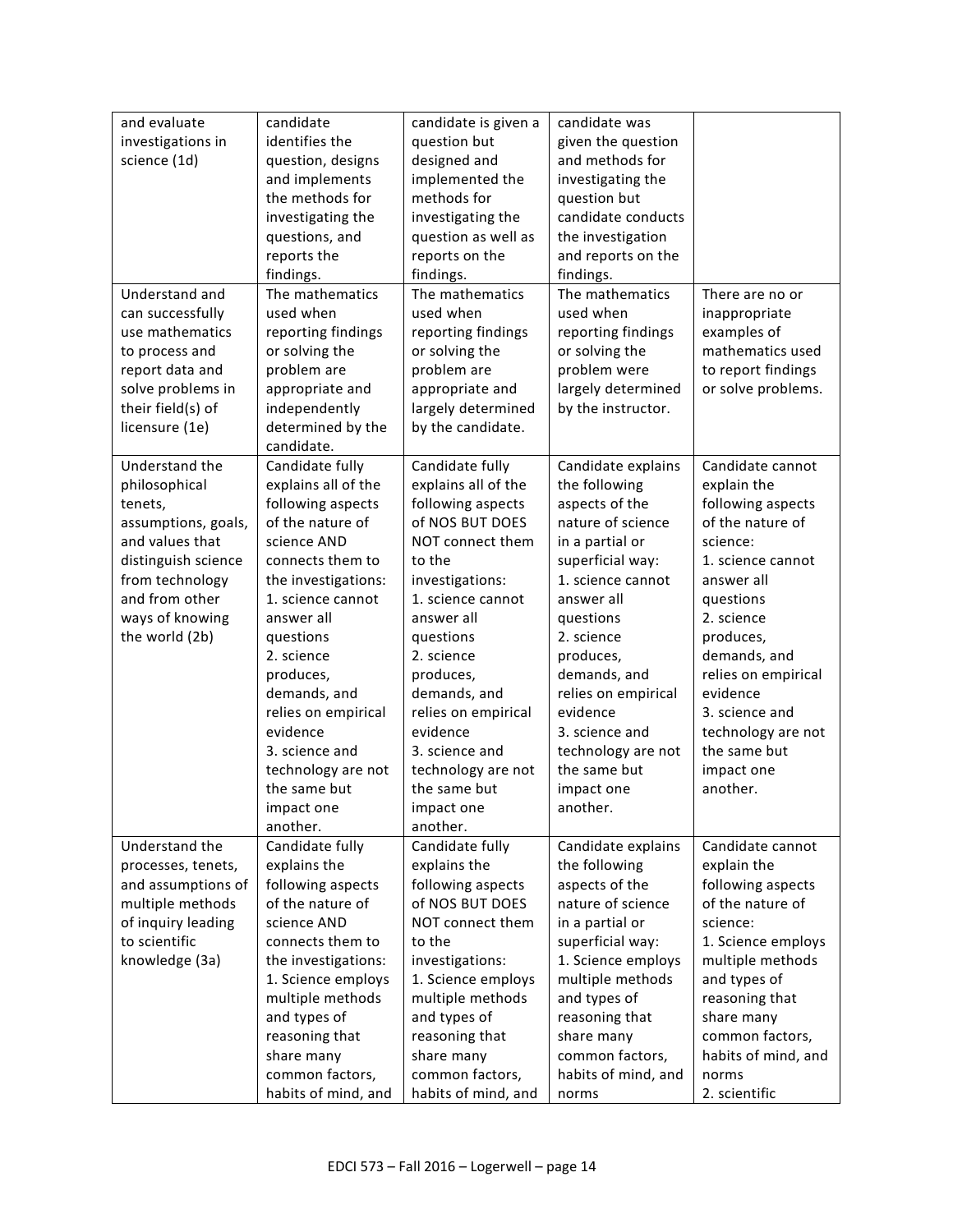|                     | norms                  | norms                  | 2. scientific          | knowledge is           |
|---------------------|------------------------|------------------------|------------------------|------------------------|
|                     | 2. scientific          | 2. scientific          | knowledge is           | tentative, durable,    |
|                     | knowledge is           | knowledge is           | tentative, durable,    | and self-correcting    |
|                     | tentative, durable,    | tentative, durable,    | and self-correcting    |                        |
|                     | and self-correcting    | and self-correcting    |                        |                        |
| Understand          | Candidate fully        | Candidate fully        | Candidate explains     | Candidate cannot       |
| socially important  | explains the           | explains the           | the following          | explain the            |
| issues related to   | following aspects      | following aspects      | aspects of the         | following aspects      |
| science and         | of the nature of       | of NOS BUT DOES        | nature of science      | of the nature of       |
| technology in their | science AND            | NOT connect them       | in a partial or        | science:               |
| field of licensure, | connects them to       | to the                 | superficial way:       | 1. science is a        |
| as well as          | the investigations:    | investigations:        | 1. science is a        | creative endeavor      |
| processes used to   | 1. science is a        | 1. science is a        | creative endeavor      | 2. social, historical, |
| analyze and make    | creative endeavor      | creative endeavor      | 2. social, historical, | and cultural factors   |
| decisions on such   | 2. social, historical, | 2. social, historical, | and cultural factors   | play a role in the     |
| issues (4a)         | and cultural factors   | and cultural factors   | play a role in the     | construction of        |
|                     | play a role in the     | play a role in the     | construction of        | scientific             |
|                     | construction of        | construction of        | scientific             | knowledge              |
|                     | scientific             | scientific             | knowledge              | 3. science has a       |
|                     | knowledge              | knowledge              | 3. science has a       | subjective element     |
|                     | 3. science has a       | 3. science has a       | subjective element     |                        |
|                     | subjective element     | subjective element     |                        |                        |

## Research Review

| Aspect                  | <b>Target</b>             | Acceptable                | Unsatisfactory           |
|-------------------------|---------------------------|---------------------------|--------------------------|
| Articles                | Three articles related to | Three articles related to | Less than three articles |
|                         | student-centered and/or   | student-centered and/or   | AND/OR they are not      |
|                         | inquiry-based science     | inquiry-based science     | related to student-      |
|                         | teaching from peer-       | teaching                  | centered and/or inquiry- |
|                         | reviewed journals         |                           | based science teaching   |
| Description of articles | Comprehensive             | Adequate description of   | Cursory description of   |
|                         | description of research   | research questions,       | research questions,      |
|                         | questions, participants,  | participants,             | participants,            |
|                         | methodology, and          | methodology, and          | methodology, and/or      |
|                         | measures                  | measures                  | measures                 |
| Synopsis of findings    | Comprehensive synopsis    | Adequate synopsis of      | Cursory synopsis of the  |
|                         | of the research findings  | the research findings     | research findings        |
| Discussion of classroom | Comprehensive             | Adequate discussion of    | Cursory discussion of    |
| application             | discussion of classroom   | classroom application     | classroom application    |
|                         | application               |                           |                          |

## Lesson Revision

| Aspect          | Target                   | Acceptable               | Unsatisfactory             |
|-----------------|--------------------------|--------------------------|----------------------------|
| Original lesson | Is submitted AND needs   | Is submitted AND needs   | Is not submitted AND/OR    |
|                 | significant revision in  | moderate revision in     | does not need much         |
|                 | order to align with best | order to align with best | revision in order to align |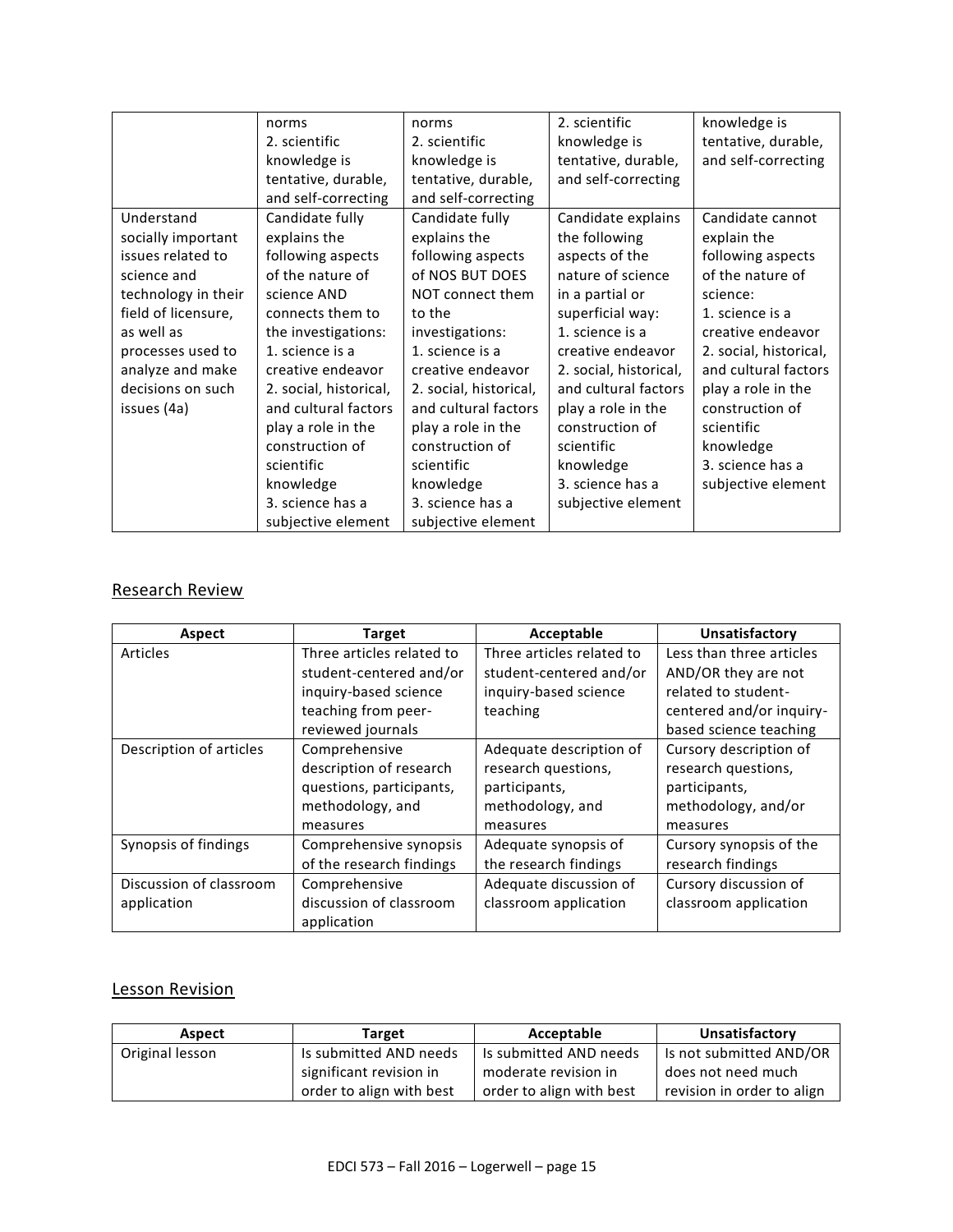|                | practices                | practices                 | with best practices       |
|----------------|--------------------------|---------------------------|---------------------------|
| Revised lesson | Meets "Target" criteria  | Meets "Acceptable"        | Meet "Unsatisfactory"     |
|                | for most aspects on the  | criteria for most aspects | criteria for most aspects |
|                | "Original Lesson" rubric | on the "Original Lesson"  | on the "Original Lesson"  |
|                |                          | rubric                    | rubric                    |

## Safety Assignment (PBA)

| <b>Standard</b>     | Accomplished         | <b>Target</b>          | Acceptable            | Unsatisfactory        |
|---------------------|----------------------|------------------------|-----------------------|-----------------------|
| Understand the      | Within self-         | Given a                | Candidate is able     | Candidate is not      |
| legal and ethical   | developed lessons    | hypothetical lab       | to list the legal     | able to list the      |
| responsibilities of | and unit, candidate  | activity, the          | responsibilities of a | legal                 |
| science teachers    | consistently         | candidate is able to   | teacher AND           | responsibilities of a |
| for the welfare of  | identifies the legal | identify the legal     | describe how to       | teacher AND is not    |
| their students, the | responsibilities of  | responsibilities of    | hypothetically        | able to describe      |
| proper treatment    | the teacher AND is   | the teacher AND        | address these         | how to address        |
| of animals, and the | able to describe     | describe how to        | responsibilities      | those                 |
| maintenance and     | how to address       | address these          |                       | responsibilities      |
| disposal of         | these                | responsibilities       |                       |                       |
| materials (9a)      | responsibilities     |                        |                       |                       |
| Know and practice   | Within self-         | Given a                | Candidate is able     | Candidate is not      |
| safe techniques for | developed lessons    | hypothetical           | to list safe          | able to list safe     |
| the preparation,    | and unit, candidate  | activity, candidate    | practices             | practices             |
| storage,            | can safely prepare,  | is able to list safe   | associated with       | associated with       |
| dispensing,         | store, dispense,     | practices              | materials including   | materials in the      |
| supervision, and    | and dispose of       | associated with        | preparation,          | science classroom     |
| disposal of all     | materials used       | materials including    | storage, disposal,    |                       |
| materials used in   | during science       | preparation,           | and supervision       |                       |
| science instruction | instruction AND      | storage, disposal,     |                       |                       |
|                     | provide              | and supervision        |                       |                       |
|                     | appropriate          | AND is able to         |                       |                       |
|                     | emergency            | outline appropriate    |                       |                       |
|                     | procedures to        | emergency              |                       |                       |
|                     | share with           | procedures for the     |                       |                       |
|                     | students for         | lab                    |                       |                       |
|                     | activities           |                        |                       |                       |
| Know and follow     | Within self-         | Given a                | Candidate is able     | Candidate is not      |
| emergency           | developed lessons,   | hypothetical           | to list emergency     | able to describe      |
| procedures,         | candidate is able to | activity, candidate    | procedures,           | emergency             |
| maintain safety     | articulate safety    | is able to list safety | explain the           | procedures,           |
| equipment, and      | concerns and         | concerns and           | maintenance of        | explain the           |
| ensure safety       | appropriate          | appropriate            | primary safety        | maintenance of        |
| procedures          | emergency            | emergency              | equipment, and        | any safety            |
| appropriate for the | procedures, as well  | procedures, as well    | determine how to      | equipment, or         |
| activities and      | as what safety       | as what safety         | address safety        | determine how to      |
| abilities of        | equipment should     | equipment should       | concerns within a     | address safety        |
| students (9c)       | be available and     | be available and       | particular activity   | concerns for a        |
|                     | how to use it        | how to use it          |                       | particular activity   |
| Treat all living    | Within self-         | Given a                | Candidate is able     | Candidate is not      |
| organisms used in   | developed lessons,   | hypothetical           | to list safe,         | able to list safe,    |
| the classroom and   | candidate is able to | activity, candidate    | humane, and           | humane, and           |
| found in the field  | articulate safe,     | is able to list safe,  | ethical practices     | ethical practices     |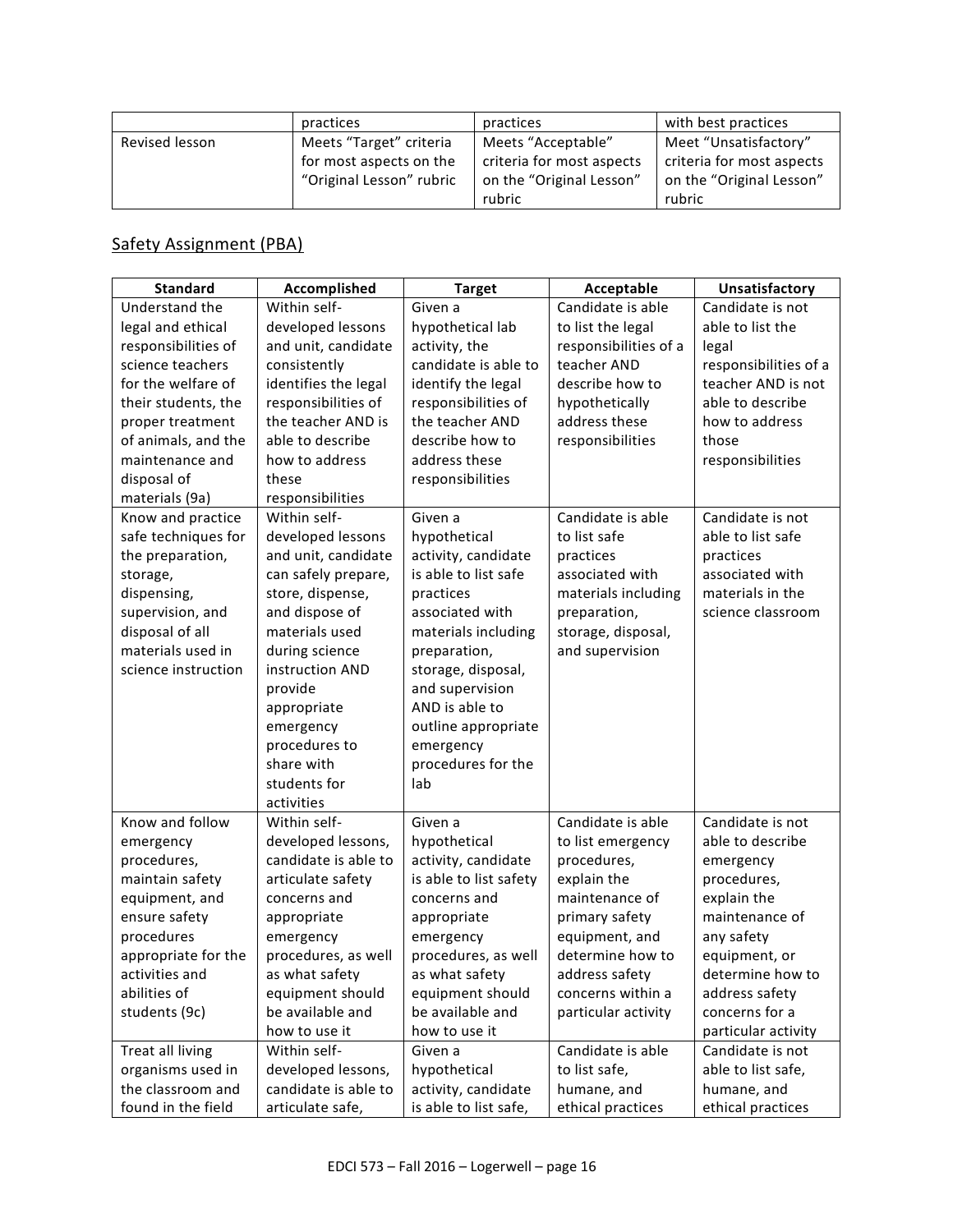| in a safe, humane, | humane, and         | humane, and         | associated with the | associated with the |
|--------------------|---------------------|---------------------|---------------------|---------------------|
| and ethical manner | ethical practices   | ethical practices   | use and disposal of | use and disposal of |
| and respect legal  | associated with the | associated with the | living organisms    | living organisms    |
| restrictions on    | use and disposal    | use and disposal of |                     |                     |
| their collection,  | living organisms    | living organisms    |                     |                     |
| keeping, and use   |                     |                     |                     |                     |
| (9d)               |                     |                     |                     |                     |

## Teaching Philosophy

| <b>Aspect</b>          | <b>Target</b>              | Acceptable               | Unsatisfactory            |
|------------------------|----------------------------|--------------------------|---------------------------|
| Goals                  | Goals are specific and     | Goals are general and    | Goals are vague AND/OR    |
|                        | student-centered           | student-centered         | not student-centered      |
| Learning theories      | Identified learning        | Identified learning      | Learning theories are not |
|                        | theories are accurately    | theories are             | identified OR are not     |
|                        | described and              | appropriately related to | appropriately related to  |
|                        | appropriately related to   | learning goals           | learning goals            |
|                        | learning goals             |                          |                           |
| Pedagogical strategies | A variety of appropriate   | Some appropriate         | No OR inappropriate       |
|                        | strategies are described   | strategies are described | strategies are described  |
| <b>Effectiveness</b>   | Appropriate, realistic     | Appropriate ways to      | No OR inappropriate       |
|                        | ways to measure            | measure teaching         | ways to measure           |
|                        | teaching effectiveness     | effectiveness are        | teaching effectiveness    |
|                        | are described              | described                | are described             |
| Professional           | A variety of appropriate   | A variety of appropriate | Very few/no or            |
| development            | and realistic professional | professional             | inappropriate             |
|                        | development strategies     | development strategies   | professional              |
|                        | are described              | are described            | development strategies    |
|                        |                            |                          | are described             |
| General                | Approximately five         | Approximately five       | Significantly less than   |
|                        | pages AND includes         | pages AND includes       | five pages AND/OR does    |
|                        | appropriately cited        | references               | not include references    |
|                        | references                 |                          |                           |

# Original Lesson

| <b>Criteria</b>        | <b>Does Not Meet</b>  | Approaches           | <b>Meets</b>         | <b>Exceeds Standard</b> |
|------------------------|-----------------------|----------------------|----------------------|-------------------------|
|                        | <b>Standard</b>       | <b>Standard</b>      | <b>Standard</b>      |                         |
|                        |                       |                      | 3                    |                         |
| <b>LESSON PLANNING</b> |                       |                      |                      |                         |
| The candidate          | The candidate does    | The candidate        | The candidate        | The candidate           |
| <b>identifies</b>      | not identify          | identifies           | identifies           | identifies well-        |
| performance-based      | performance-based     | objectives and       | performance-based    | developed,              |
| objectives and         | objectives and        | curriculum goals but | objectives and       | performance-based       |
| appropriate            | appropriate           | they are not         | appropriate          | objectives,             |
| curriculum goals that  | curriculum goals that | performance-based    | curriculum goals and | appropriate             |
| are relevant to        | are relevant to       | or appropriate for   | they are appropriate | curriculum goals that   |
| learners.              | learners.             | subject and/or grade | for subject and/or   | are appropriate for     |
|                        |                       | level.               | grade level.         | subject and/or grade    |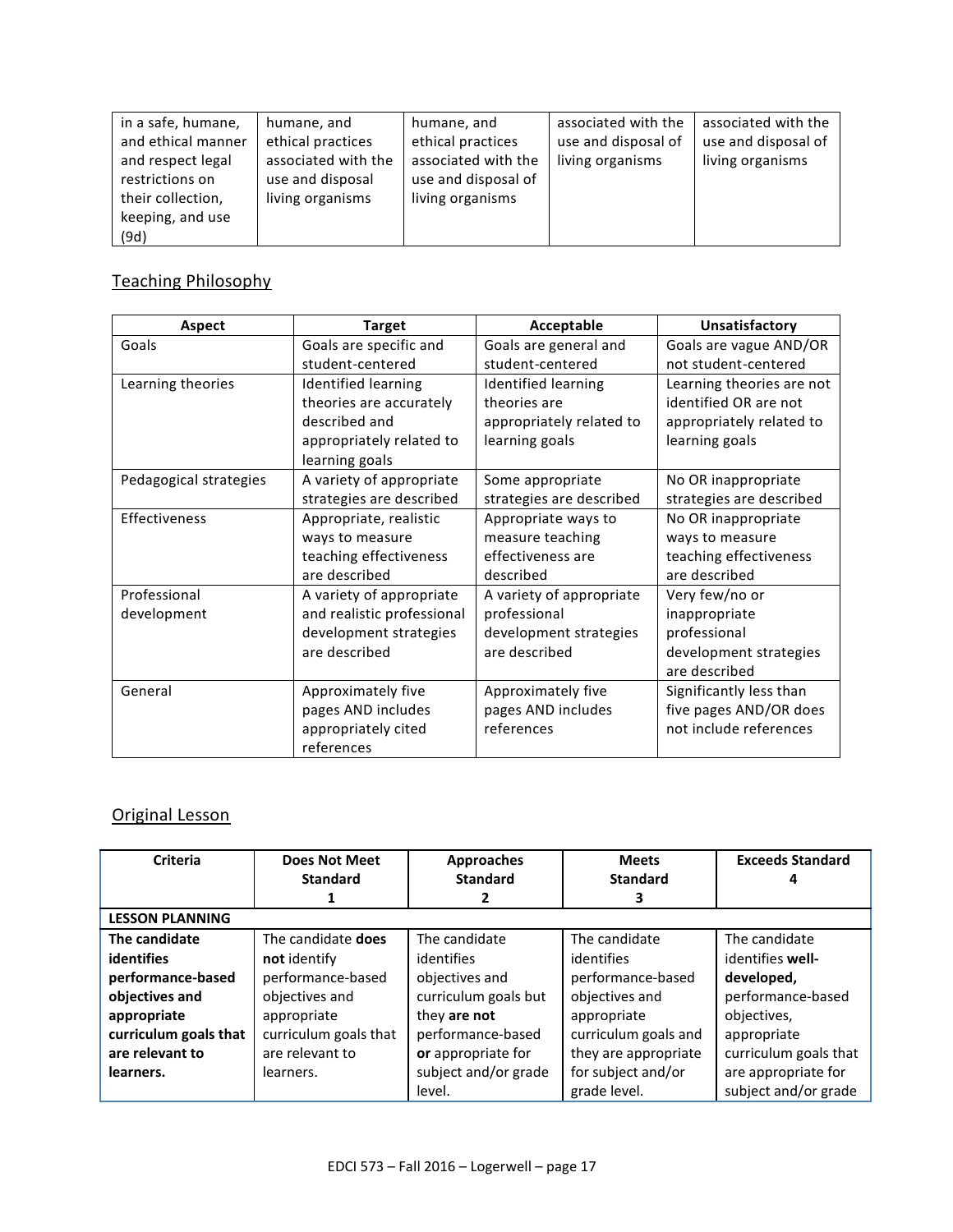| InTASC $7(a)$                                                                                                                                                                                                  |                                                                                                                                                                                                                     |                                                                                                                                                                                                           |                                                                                                                                                                                                                               | level; correctly                                                                                                                                                                                                                              |
|----------------------------------------------------------------------------------------------------------------------------------------------------------------------------------------------------------------|---------------------------------------------------------------------------------------------------------------------------------------------------------------------------------------------------------------------|-----------------------------------------------------------------------------------------------------------------------------------------------------------------------------------------------------------|-------------------------------------------------------------------------------------------------------------------------------------------------------------------------------------------------------------------------------|-----------------------------------------------------------------------------------------------------------------------------------------------------------------------------------------------------------------------------------------------|
|                                                                                                                                                                                                                |                                                                                                                                                                                                                     |                                                                                                                                                                                                           |                                                                                                                                                                                                                               | formulated; and<br>addressed all                                                                                                                                                                                                              |
|                                                                                                                                                                                                                |                                                                                                                                                                                                                     |                                                                                                                                                                                                           |                                                                                                                                                                                                                               | domains.                                                                                                                                                                                                                                      |
| The candidate<br><b>identifies</b><br>national/state/local<br>standards that align<br>with objectives and<br>are appropriate for<br>curriculum goals and<br>are relevant to<br>learners.<br>InTASC $7(g)$      | The candidate does<br>not identify<br>national/state/local<br>standards that align<br>with the objectives<br>or the standards are<br>not appropriate for<br>curriculum goals or<br>are not relevant to<br>learners. | The candidate<br>identifies<br>national/state/<br>local standards but<br>the standards are not<br>aligned with the<br>objectives and/or<br>marginally relevant<br>to learners.                            | The candidate<br>identifies<br>national/state/<br>local standards<br>that are aligned with<br>the objectives and<br>relevant to learners.                                                                                     | The candidate<br>identifies<br>national/state/<br>local standards that<br>are clearly aligned<br>with the objectives<br>and relevant to<br>learners.                                                                                          |
| The candidate<br>continually seeks<br>appropriate ways to<br>employ technology<br>to support<br>assessment practice<br>both to engage<br>learners more fully<br>and to assess and<br>address learner<br>needs. | The candidate does<br>not identify<br>appropriate<br>technology to engage<br>learners even though<br>it was available.                                                                                              | The candidate<br>identify technology<br>to engage learners<br>though it would be<br>ineffective to teach<br>the content and<br>address learner<br>needs.                                                  | The candidate<br>identifies appropriate<br>technology to engage<br>learners more fully<br>and assess and<br>address learner<br>needs.                                                                                         | The candidate<br>identifies effective,<br>creative and<br>appropriate<br>technology to engage<br>learners more fully<br>and assess and<br>enhance student<br>learning needs.                                                                  |
| InTASC 6(i)                                                                                                                                                                                                    |                                                                                                                                                                                                                     |                                                                                                                                                                                                           |                                                                                                                                                                                                                               |                                                                                                                                                                                                                                               |
| The candidate<br>facilitates learners'<br>use of current tools<br>and resources to<br>maximize content<br>learning in varied<br>contexts.<br>In TASC $5(c)$                                                    | The candidate's plans<br>do not provide<br>evidence of<br>opportunities for<br>learners' use of<br>current tools<br>(technology) nor<br>resources to<br>maximize content<br>learning in varied<br>contexts.         | The candidate's plans<br>provide evidence of<br>opportunities for<br>learners' use of<br>current tools and<br>resources that are<br>ineffective to<br>maximize content<br>learning in varied<br>contexts. | The candidate's plans<br>provide evidence of<br>opportunities for<br>learners' use of<br>current tools and<br>resources that are<br>effective to maximize<br>content learning in<br>varied contexts.                          | The candidate's plans<br>provide substantial<br>evidence of multiple<br>opportunities for<br>learners' use of<br>current tools and<br>resources that are<br>creative and<br>effective to maximize<br>content learning in<br>varied contexts.  |
| The candidate plans                                                                                                                                                                                            | The candidate's                                                                                                                                                                                                     | The candidate's                                                                                                                                                                                           | The candidate's                                                                                                                                                                                                               | The candidate's                                                                                                                                                                                                                               |
| how to achieve each<br>student's learning<br>goals, choosing<br>accommodations to<br>differentiate<br>instruction for<br>individuals and<br>groups of learners.<br>InTASC $7(b)$                               | lesson plan does not<br>provide evidence of<br>accommodations to<br>differentiate<br>instruction for<br>individuals and<br>groups of learners.                                                                      | lesson plan provides<br>evidence of an effort<br>to meet student's<br>learning goals, and<br>attempts<br>accommodations to<br>differentiate<br>instruction for<br>individuals and<br>groups of learners.  | lesson plan provides<br>evidence of<br>successfully meeting<br>each student's<br>learning goals, and<br>successfully makes<br>accommodations to<br>differentiate<br>instruction for<br>individuals and<br>groups of learners. | lesson plan provides<br>evidence of<br>successfully meeting<br>each student's<br>learning goals, and<br>successfully makes a<br>variety of<br>accommodations to<br>differentiate<br>instruction for<br>individuals and<br>groups of learners. |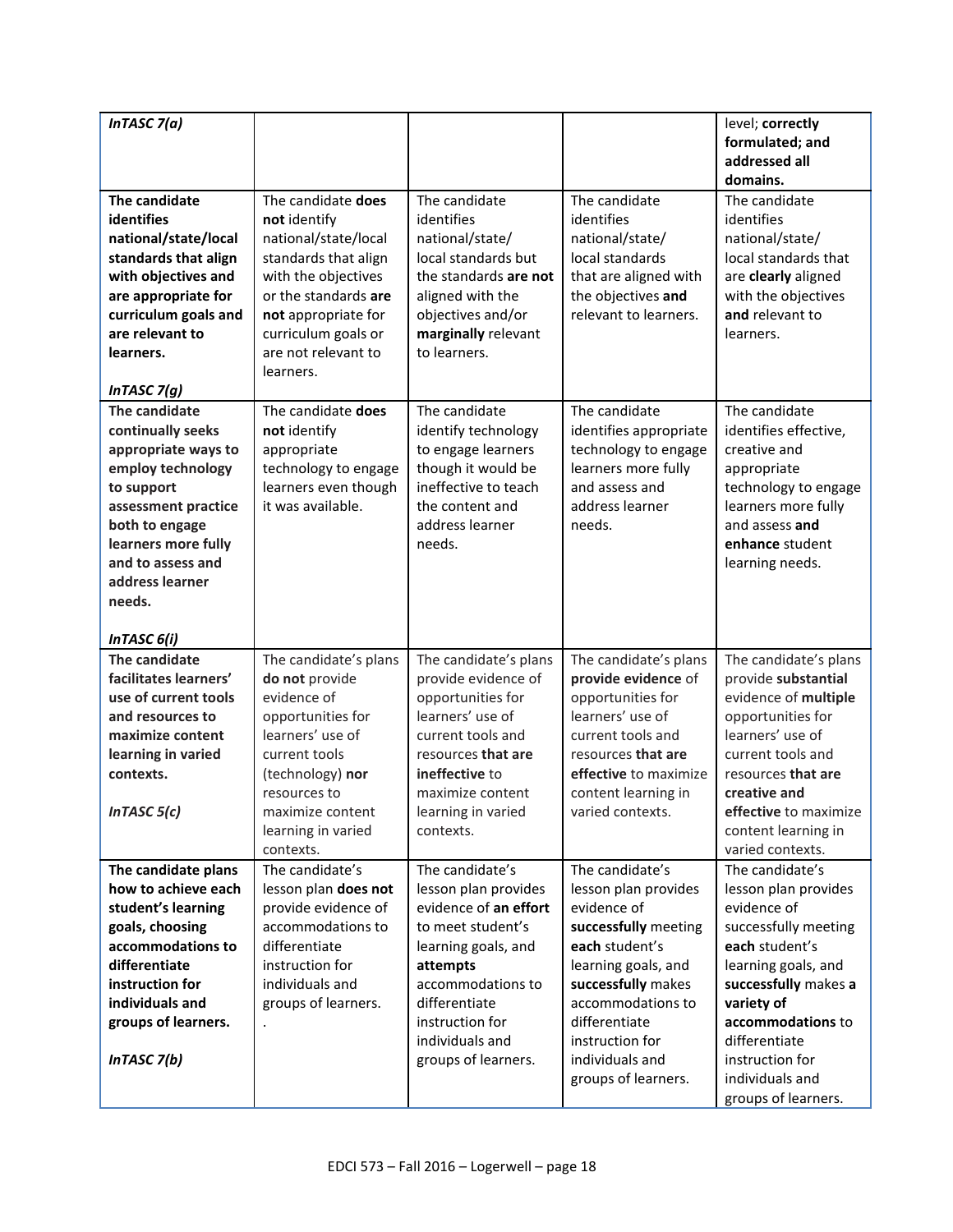| The candidate                    | The candidate does    | The candidate plans  | The candidate plans   | The candidate plans   |
|----------------------------------|-----------------------|----------------------|-----------------------|-----------------------|
| develops                         | not plan for          | for appropriate      | for appropriate       | for appropriate       |
| appropriate                      | appropriate           | sequencing and       | sequencing and        | sequencing and        |
| sequencing and                   | sequencing and        | pacing of learning   | pacing of learning    | pacing of learning    |
| pacing of learning               | pacing of learning    | experiences; but     | experiences; and all  | experiences; tasks,   |
| experiences and                  | experiences.          | tasks, methods and   | tasks, methods, and   | methods and           |
| provides multiple                | Tasks, methods,       | strategies are not   | strategies are stated | strategies include a  |
| ways to                          | strategies are not    | stated and/or not    | and/or are            | variety of creative,  |
| demonstrate                      | stated.               | appropriate or       | appropriate and       | active learning,      |
| knowledge and skill.             |                       | effective for the    | effective for the     | instructional         |
|                                  |                       | lesson.              | lesson.               | strategies that       |
|                                  |                       |                      |                       | address learner       |
| In TASC $7(c)$                   |                       |                      |                       | differences to        |
|                                  |                       |                      |                       | maximize learning.    |
|                                  |                       |                      |                       |                       |
| PLANNED INSTRUCTIONAL STRATEGIES |                       |                      |                       |                       |
| The candidate                    | The candidate does    | The candidate plans  | The candidate plans   | The candidate plans   |
| stimulates learner               | not plan an opening   | an opening activity  | an opening activity   | an opening activity   |
| reflection on prior              | activity that         | that used learner    | that stimulates       | that actively         |
| content knowledge,               | stimulates learner    | prior content        | learner reflection on | stimulates learner    |
| links new concepts               | reflection on prior   | knowledge, but does  | prior content         | reflection on prior   |
| to familiar concepts,            | content knowledge,    | not link new         | knowledge, links new  | content knowledge,    |
| and makes                        | links new concepts to | concepts to familiar | concepts to familiar  | effectively links new |
| connections to                   | familiar concepts,    | concepts, or make    | concepts, and makes   | concepts to familiar  |
| learners'                        | nor makes             | connections to       | connections to        | concepts, and         |
| experiences.                     | connections to        | learners'            | learners'             | creatively makes      |
|                                  | learners'             | experiences.         | experiences.          | connections to        |
| InTASC 4(d)                      | experiences.          |                      |                       | learners'             |
|                                  |                       |                      |                       | experiences.          |
| The candidate                    | The candidate does    | The candidate uses   | The candidate uses    | The candidate uses    |
| engages learners in              | not use assessment    | assessment as        | appropriate           | creative appropriate  |
| multiple ways of                 | as closure to check   | closure to           | assessment            | assessments for       |
| demonstrating                    | for comprehension     | demonstrate          | strategies as closure | closure to            |
| knowledge and skill              | and student           | knowledge and skills | to demonstrate        | demonstrate           |
| as part of the                   | knowledge and skills. | to check for         | knowledge and skills  | knowledge and skills  |
| assessment process.              |                       | comprehension        | to check for          | to check for          |
|                                  |                       | but they are         | understanding.        | comprehension.        |
| InTASC 6(e)                      |                       | inappropriate        |                       |                       |
|                                  |                       | and/or ineffective.  |                       |                       |
| <b>ASSESSMENTS</b>               |                       |                      |                       |                       |
| The candidate plans              | The candidate does    | The candidate plans  | The candidate plans   | The candidate plans   |
| instruction based on             | not plan instruction  | instruction based on | instruction based on  | instruction based on  |
| pre-assessment                   | based on pre-         | pre-assessment data, | pre-assessment data,  | pre-assessment        |
| data, prior learning             | assessment data,      | prior learning       | prior learning        | strategy/method that  |
| knowledge and skill.             | prior learning        | knowledge and skills | knowledge and skill.  | are creative and      |
|                                  | knowledge or skills.  | but it was not       | Pre-assessment        | effective way to      |
| InTASC 7(d)                      |                       | effective.           | strategy/method       | assess student prior  |
|                                  |                       |                      | appropriate and       | knowledge and skills  |
|                                  |                       |                      | effectively assess    | and to guide          |
|                                  |                       |                      | student prior         | instruction.          |
|                                  |                       |                      | knowledge.            |                       |
|                                  |                       |                      |                       |                       |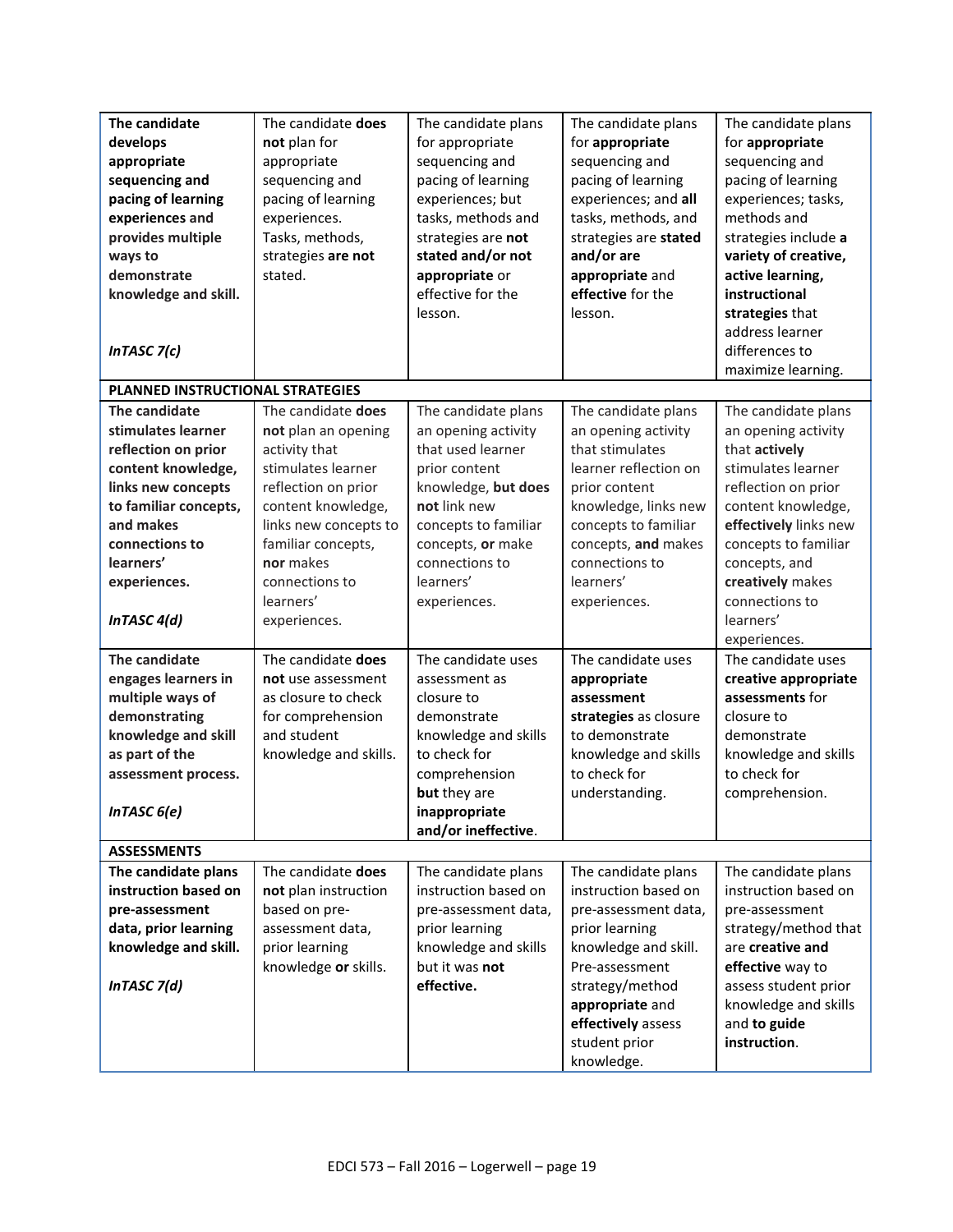| The candidate        | The candidate's    | The candidate's     | The candidate's     | The candidate's post- |
|----------------------|--------------------|---------------------|---------------------|-----------------------|
| designs assessments  | lesson design does | lesson design       | lesson design       | assessment matches    |
| that match learning  | not include post-  | includes post-      | includes post-      | learning objectives   |
| objectives with      | assessments        | assessments         | assessments that    | and includes creative |
| assessment methods   | strategies or      | strategies or       | were appropriate to | strategies to         |
| and minimizes        | methods.           | methods but the     | effectively assess  | effectively assess    |
| sources of bias that |                    | strategies/methods  | student learning.   | student learning.     |
| can distort          |                    | were not effective. |                     |                       |
| assessment results.  |                    |                     |                     |                       |
|                      |                    |                     |                     |                       |
| In TASC $6(b)$       |                    |                     |                     |                       |

Microteaching and Reflection

| Aspect                  | <b>Target</b>              | Acceptable                 | Unsatisfactory            |
|-------------------------|----------------------------|----------------------------|---------------------------|
| Preparation             |                            | All materials are ready in | Some materials are not    |
|                         |                            | advance                    | ready                     |
| Inquiry Activity        | Activity is inquiry-based, | Activity is inquiry-based  | Activity is not inquiry   |
|                         | actively engages           | and actively engages       | AND/OR does not           |
|                         | students in learning a     | students in learning a     | actively engage students  |
|                         | science concept, and       | science concept            |                           |
|                         | incorporates nature of     |                            |                           |
|                         | science concept(s)         |                            |                           |
| Teaching                |                            | All members of the         | Not all members of the    |
|                         |                            | group are involved in the  | group are involved in the |
|                         |                            | planning and               | planning AND/OR           |
|                         |                            | implementation of the      | implementation of the     |
|                         |                            | lesson                     | lesson                    |
| Reflection - Assessment | Assessment data are        | Assessment data are        | Assessment data are not   |
| Results                 | appropriately analyzed     | appropriately analyzed     | appropriately analyzed    |
|                         | and detailed results are   | and general results are    | AND/OR are not            |
|                         | provided                   | provided                   | provided                  |
| Reflection - Lesson     | Comprehensive              | Adequate description of    | Cursory description of    |
| Effectiveness           | description of how the     | how the lesson went and    | how the lesson went       |
|                         | lesson went and how it     | how it could be            | AND/OR how it could be    |
|                         | could be improved          | improved                   | improved                  |
| Reflection - Teacher    | Comprehensive              | Adequate description of    | Cursory description of    |
| Effectiveness           | description of how         | how teachers' actions      | how teachers' actions     |
|                         | teachers' actions helped   | helped and hindered        | helped and hindered       |
|                         | and hindered student       | student learning           | student learning          |
|                         | learning                   |                            |                           |

## Field Experience Paper

| <b>Aspect</b>               | <b>Target</b>          | Acceptable            | Unacceptable              |
|-----------------------------|------------------------|-----------------------|---------------------------|
| <b>Reflection Forms</b>     |                        | At least 5 completed  | Less than 5 completed     |
|                             |                        | forms are submitted   | forms are submitted       |
| <b>Observation Protocol</b> |                        | Completed protocol is | Completed protocol is not |
|                             |                        | submitted             | submitted                 |
| Summary and Analysis -      | Comprehensive analysis | General analysis of   | Minimal or no analysis of |
| Context                     | of demographics, room  | demographics, room    | demographics, room        |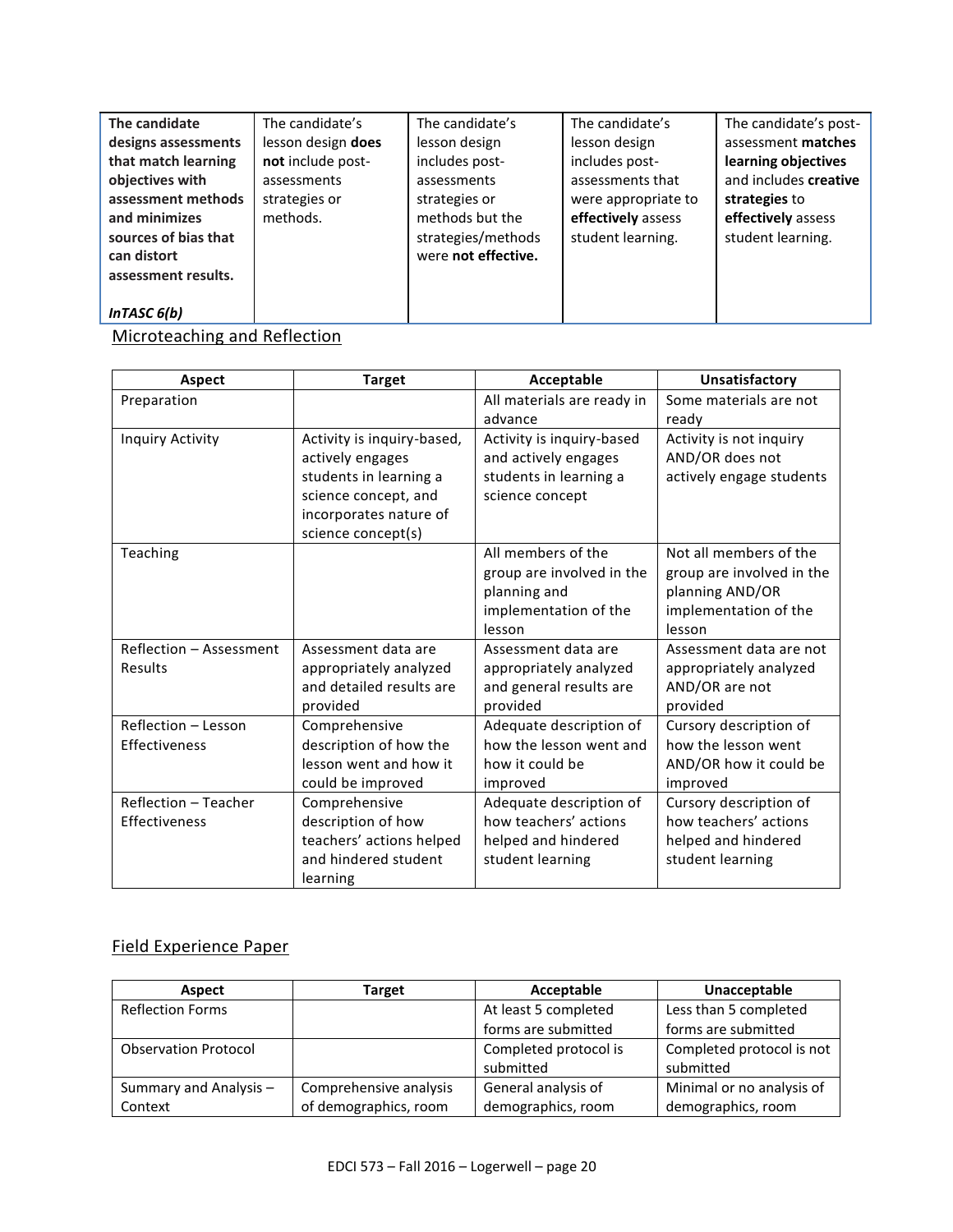|                            | layout, and                | layout, and                   | layout, and                |
|----------------------------|----------------------------|-------------------------------|----------------------------|
|                            | student/teacher            | student/teacher               | student/teacher            |
|                            | movements in the           | movements in the              | movements in the           |
|                            | class(es) observed is      | class(es) observed is         | class(es) observed is      |
|                            | provided                   | provided                      | provided                   |
| Summary and Analysis -     | Comprehensive analysis     | General analysis of           | Minimal or no analysis of  |
| <b>Teacher and Student</b> | of teaching practices and  | teaching practices and        | teaching practices and     |
| Interactions               | teacher-student/student-   | teacher-student/student-      | teacher-student/student-   |
|                            | student interactions in    | student interactions in       | student interactions in    |
|                            | the class(es) observed is  | the class(es) observed is     | the class(es) observed is  |
|                            | provided                   | provided                      | provided                   |
| Summary and Analysis -     | Comprehensive analysis     | General analysis of the       | Minimal or no analysis of  |
| <b>Critical Incident</b>   | of the critical incidents  | critical incidents detailed   | the critical incidents     |
|                            | detailed on the reflection | on the reflection forms is    | detailed on the reflection |
|                            | forms is provided          | provided                      | forms is provided          |
| Summary and Analysis -     | Comprehensive reflection   | General reflection on the     | Minimal or no reflection   |
| Reflection and             | on the overall field       | overall field experience,     | on the overall field       |
| Implications               | experience, particularly   | particularly as it relates to | experience AND/OR no       |
|                            | as it relates to what has  | what has been                 | connection to the          |
|                            | been encountered in the    | encountered in the            | methods class AND/OR       |
|                            | methods class and          | methods class and             | no implications for future |
|                            | implications for future    | implications for future       | practice                   |
|                            | practice                   | practice                      |                            |